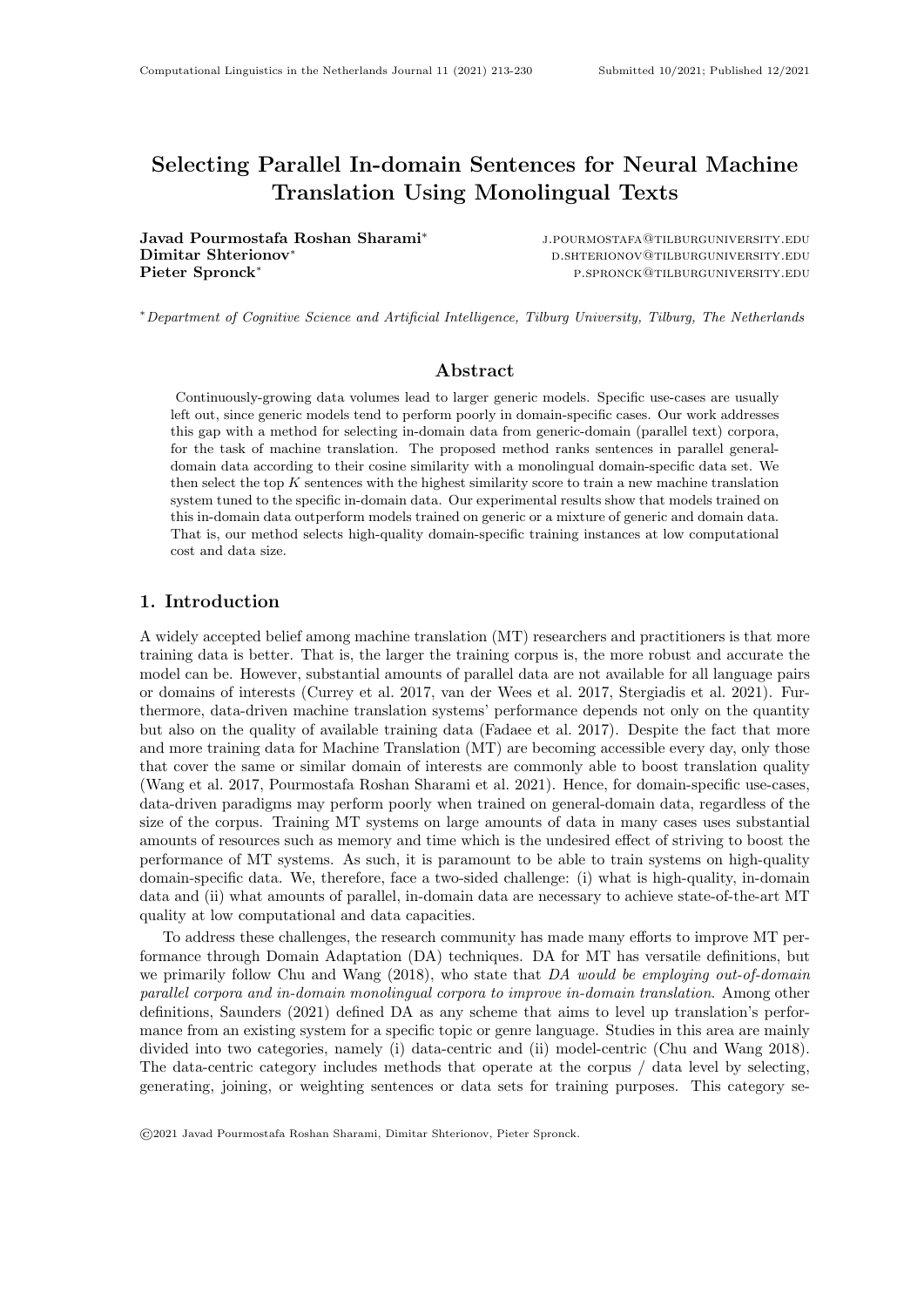lects or generates the domain-related sentences from the general domain using existing in-domain / domain-specific data. In contrast, in the model-centric category, studies mostly fall into the areas aiming to alter the usual function of models. This is usually fulfilled through mixing, fine-tuning and reordering models or weighting objective functions, or applying regularization techniques.

Our proposed methodology falls into a data-centric category and is specifically considered a data selection method. However, a few previous studies have investigated the generation of parallel in-domain sentences for MT. Their limitations motivate us to expand this area of research by proposing a novel data selection algorithm for collecting in-domain training data. In this regard, we aim to improve in-domain translation in low-resource scenarios by selecting in-domain sentences from out-of-domain corpora, then possibly employing Domain Adaptation (DA) for Neural Machine Translation (NMT) leveraging both out-of-domain parallel corpora and in-domain monolingual data. In essence, our proposed approach leads to one main contribution: a language-agnostic data selection method for generating a parallel in-domain corpus using monolingual (untranslated) domain-specific corpora. Monolingual corpora are often abundant and can easily be collected without requiring any translations or further sentence alignments. This has two consequences. The first one is related to the proportion of high-quality data to the number of in-domain sentences. In particular, our method generates fewer but of higher quality sentences with the same or at least competitive performance on NMT systems. The second one is the reduction of training time. This is a consequence of the fact that less data is used for training an NMT system.

In this paper, we created a large parallel out-of-domain corpus (e.g.  $EN \Rightarrow FR$ ), using several smaller corpora. This is mainly because a general-domain corpus should be sufficiently broad in terms of sentence diversity such that it increases the number of in-domain data. Likewise, a monolingual indomain corpus containing in-domain sentences (either EN or FR) was utilized. Then, both selected corpora were embedded to be used for further analysis. A dimensionality reduction technique, i.e. Principal Component Analysis (PCA), was applied to them to mitigate the computational costs. Dimensionality reduction will be discussed in detail in Section [3.1.](#page-3-0) The in-domain vectors were compared to out-of-domain sentences, then similar embedded vectors were ranked in descending order to generate an in-domain parallel corpus. The ranked sentences were also mixed to increase the amount of training data. Eventually, each one was fed into the MT systems to be trained and subsequently, the best translation indicates the best quality of an in-domain parallel corpus. This abstract perception is depicted in Figure [1.](#page-1-0)



<span id="page-1-0"></span>Figure 1: An overview of the proposed methodology. 1..*n* indicates that the algorithm can select between 1 and  $n$  sentences, where  $n$  is an arbitrary number.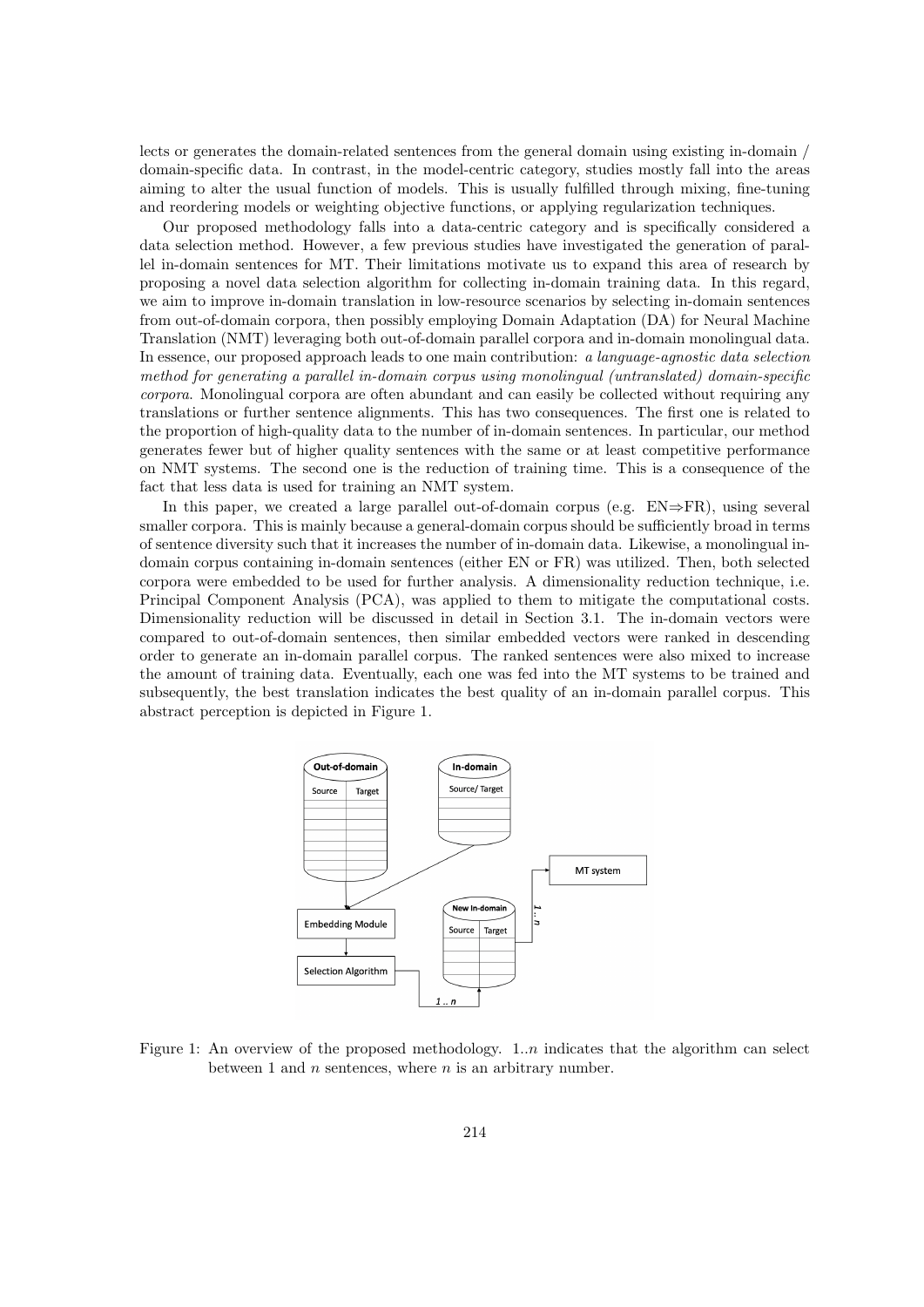The paper is organized as follows. We first cover the related work and define specialized terminology in Section [2.](#page-2-0) In Section [3,](#page-3-1) our proposed strategy regarding data selection is presented. Next, empirical evaluation including details about the train and test data sets, systems specifications, baselines and results are shown in Section [4.](#page-4-0) Section [5](#page-10-0) gives further insights into the proposed method. Section [6](#page-13-0) concludes the paper.

## <span id="page-2-0"></span>2. Related Work

There is a significant volume of research in DA for MT paradigms. However, to the best of our knowledge, few prior studies have been conducted particularly on selecting in-domain sentences efficiently and then exploiting them to improve the in-domain translation. That is, for the related work we selected data-centric and more specifically data selection papers that were closely related to our research. Luong and Manning (2015) did major work in this area when they adapted an existing English-German deep Long Short-Term Memory (LSTM) model by training it for additional 12 epochs on new domain data in the same languages; the original training data is general-domain, while the one used for adaptation is from the conversational domain. This DA approach led to an increase of 3.8 BLEU points compared to the original model (25.6 to 29.4) without further training. Similarly, Zoph et al. (2016) proposed a transfer learning method for low-resource language pairs.

Among previous works, the research presented in (Wang et al. 2017) is very similar to our work in terms of the intuition behind the selection methodology. Their method selects in-domain data based on similarity scores computed over embeddings drawn from an NMT system trained on in and out of domain data. This approach has several limitations related to the fact that it relies on a particular NMT system that needs to be trained on both in- and out-of-domain data. That is, the complexity of their approach makes it rather difficult to employ in practice. Furthermore, as it relies on the embeddings of a particular NMT, it implies that a (language-specific) NMT system needs to be available or trained which may add computational or economic overhead.

Axelrod et al. (2011) proposed a DA approach using data selection which is a common baseline for many contemporary works. This is mainly because their work for the first time introduced the concept of domain adaptation in MT. They selected and ranked sentences with three crossentropy based methods for the task of SMT. They also showed that all three methods presented in their paper outperformed the general-domain model. In the same direction, Chen et al. (2016) presented another new data selection technique employing Semi-Supervised Convolutional Neural Networks based on bitokens (Bi-SSCNN). The method they proposed only requires a small amount of in-domain data to train the selection model. Suggested methods were tested on two translation tasks (Chinese-to-English and Arabic-to-English) and showed that the Bi-SSCNN is more functional than other approaches in terms of averting noisy sentence pairs. We compare our approach to the aforementioned models (among others). In Section [4](#page-4-0) we outline those models and present further details and comparisons.

With respect to data selection studies, van der Wees et al. (2017) also investigated a method, called dynamic data selection, to discern whether it is feasible to improve NMT performance. Their method sifts through all training data between training epochs subsequently and reduced the training data size by selecting sentence pairs most relevant to the translation task. By doing so, unlike fixed training data, the training becomes a gradual fine-tuning process, which iterates over different training subsets made. Chu et al. (2017) proposed a novel DA method, called mixed fine-tuning, incorporating fine-tuning into multi-domain (Sennrich et al. 2016a, Kobus et al. 2017) for NMT. In the context of the corpora they experimented with, their fine-tuning method on a mix of in-domain and out-of-domain solves the problem of overfitting.

It is also worth mentioning the work of Aharoni and Goldberg (2020) which proposes two methods for data selection based on unsupervised language models. The first one computes the centroid of the in-domain data and selects the samples that are nearest to the centroid, according to their cosine similarity. The second method is based on a binary classifier trained on in-domain sentences and a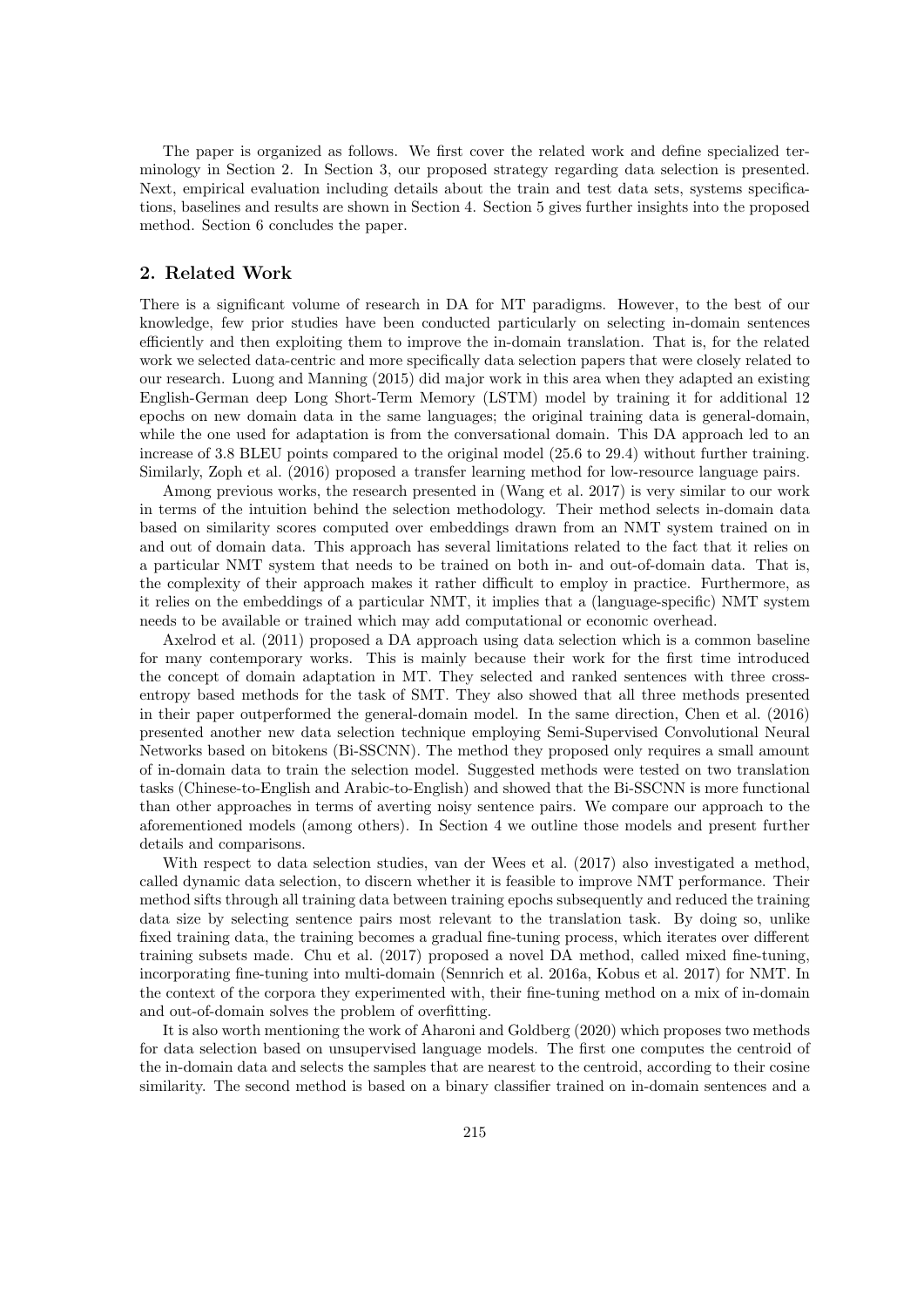random negative sample (i.e., general-domain) of sentences. They evaluate the proposed approach on 5 domains and compare it to the work of Moore and Lewis (2010).

## <span id="page-3-1"></span>3. Data Selection Method

Our method ranks sentences in a general-domain (or out-of-domain) data set according to their similarity with an in-domain data set. This in-domain data set is monolingual; if a parallel corpus is provided only the source or target side is to be used. Once the sentences are ranked, we can then extract the top K sentences with the highest score, i.e. ranked the highest and use those for training a new MT system. According to our architecture, initially the input data, both in-domain and outof-domain is converted into embedding vectors before. Our method then computes the similarity between these vectors and uses the similarity score for ranking and consecutively, for selection. The embedding space we use, Sentence BERT (Reimers and Gurevych 2019), is of high dimensionality. As such, these vectors become quite large to be processed effectively. Our architecture exploits PCA to minimize them optimally which will allow the next step – semantic search and ranking – to be conducted as efficiently as possible.

#### <span id="page-3-0"></span>3.1 Sentence Embedding and Dimensionality Reduction

Word representation is a rich resource for gaining information for downstream tasks such as classification, entailment, translation, etc. Natural Language Processing (NLP), including MT, models greatly depend on the representation of input (Naseem et al. 2021). While the myriad of categorical and fixed methods such as Bag-of-Words (BOW), Continuous BOW model, Skip-Gram Model (Mikolov et al. 2013), FastText (Bojanowski et al. 2017) have been employed in this regard, nowadays researchers tend to benefit more from unsupervised contextual word representations architectures and in particular transformer-based language models (Vaswani et al. 2017). The main reasons are that (i) these models keep the full context of the input and (ii) they reduce the computational time for most NLP tasks. These directly align with our research objectives: to be able to select semantically similar in-domain sentences and to reduce MT training time as well as similarity computational time. Hence, efficient sentence embedding plays a major role in our work.

There exist several transformer-based language models, such as, BERT (Devlin et al. 2019) and RoBERTa (Liu et al. 2019) that have set a state-of-the-art baseline (Cer et al. 2017). However, for tasks like Semantic Textual Similarity (STS), Sentence-BERT (SBERT) (Reimers and Gurevych 2019) recently showed a better performance. It is a modification of the pre-trained BERT network that employs Siamese (Bromley et al. 1993) and triplet network structures (Schroff et al. 2015), capable of capturing meaning-related relationships which allow assessing the degree to which two sentences are semantically similar at reduced computational costs. We note that SBERT is only used in our research for embedding words and not as input for MT.

By default, the SBERT base model embeddings output has 768 dimensions. Sentences encoded using 768-dimensional vectors require a substantial amount of memory to be stored. For example, an out-of-domain corpus containing 31 million sentences generates a  $31M \times 768$  embedding matrix which is computationally expensive. The size of these large vectors does not only require substantial physical memory but also considerably increases the time for computing the semantic similarity (i.e. the STS task), where we need to cautiously mitigate the cost of computing semantic search between in-domain and out-of-domain sentences. Furthermore, considering that embedding vectors are used for semantic search, they should load to GPU memory to speed up the search process. This leads to a dearth of memory if our embedding output size is large (which is true in our case).

In order to mitigate these issues, we decided to work with smaller sized vectors. However, reducing the vector dimensions must be done in a conscious way, in order not to lose important information. To do so, we employ PCA (Jolliffe 2011) as a pooling method into the last embedding neural layers. We select the 32 principal components as our output features. That is, PCA acts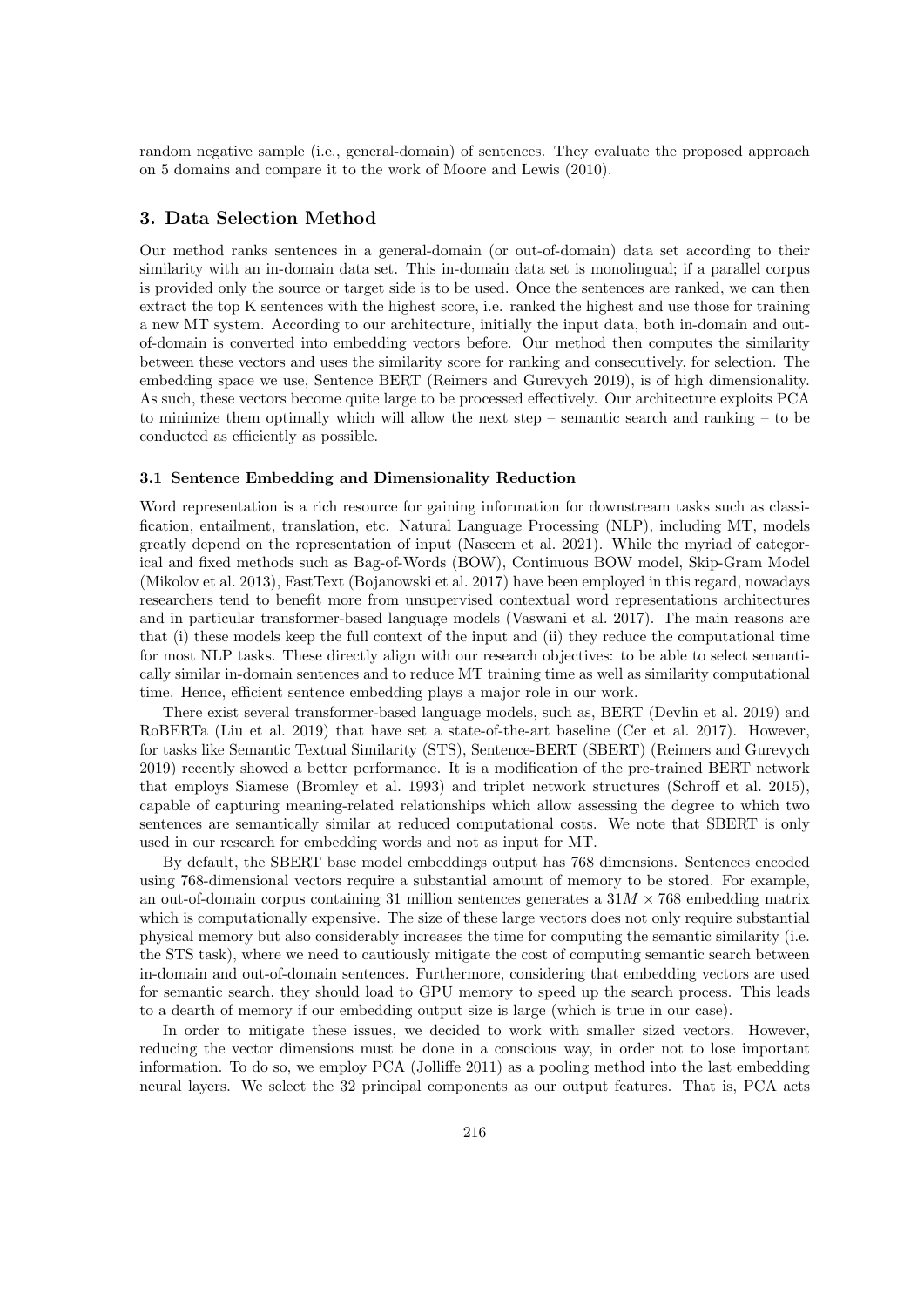as the final layer of our selection network which allows us to reduce the 768-dimensional vectors to 32-dimensional ones. In general, PCA components are equivalent to the output features and are easy to append to any SBERT pre-trained model.

To employ the PCA idea in SBERT, we only selected and shuffled 500 K sentences of experimental data sets to train a PCA model. A pre-trained model called 'stsb-xlm-r-multilingual'<sup>[1](#page-4-1)</sup> (trained on over 50 languages), has been selected and subsequently 32 components appended to that. Finally, the reduced model is saved to use for word embedding.

#### <span id="page-4-4"></span>3.2 Semantic Search and Ranking In-domain Data

Once the input data was reduced and embedded, we employed semantic search to identify generaldomain sentences that are similar to in-domain data. This idea is mainly inspired by (Moore and Lewis 2010, Axelrod et al. 2011, Duh et al. 2013, Wang et al. 2017). In particular, we assume in-domain and out-of-domain sentences as search queries and document entries respectively. In our assumption, queries are responsible to find the most relevant embedding vectors from entries. The proximity search can be fulfilled by various distance similarity measures methods, such as cosine similarity, Manhattan distance, Euclidean distance, etc. In our research, we intuitively used cosine similarity. However, we could not directly apply that on our data sets using CPU as such an exhaustive search (each in-domain sentence compared to each out-of-domain sentence) was expensive, specifically in terms of computational time. To resolve this issue, we used a GPU implementation of cosine similarity in the PyTorch library. Once the cosine similarity scores were computed over embedding vectors, the torch.topk<sup>[2](#page-4-2)</sup> is called. By calling this function the n largest / most similar elements, as well as indices of the given in-domain or out-of-domain embedded tensors, are returned.

Let  $S, E, q$  and d denote in-domain corpus, out-of-domain corpus, a vectorized search query and an embedded document entry, respectively, where  $q \in S$  and  $d \in E$ . Let k and l be the number of sentences in the given corpora. Thus  $S = \{q_1, q_2, ..., q_k\}, E = \{d_1, d_2, ..., d_l\}$  and  $k \ll l$ . According to these definitions, the cosine similarity is defined by Equation [1](#page-4-3) in our data selection method, where 32 is the number of dimensions.

$$
cos(\vec{q}, \vec{d}) = \frac{\vec{q} \cdot \vec{d}}{|\vec{q}||\vec{d}|} = \frac{\vec{q}}{|\vec{q}|} \cdot \frac{\vec{d}}{|\vec{d}|} = \frac{\sum_{i=1}^{32} q_i d_i}{\sqrt{\sum_{i=1}^{32} q_i^2} \sqrt{\sum_{i=1}^{32} d_i^2}}
$$
(1)

<span id="page-4-3"></span>Based on the similarity measurement defined in Equation [1,](#page-4-3) we rank our sentences and pick the top  $n(n = 6$  in our experiments) out-of-domain sentences, which are sorted in descending order, to build pseudo in-domain sub-corpora. Considering that sentences are chosen from an out-of-domain corpus and are distinct bitexts, no further operation is required before feeding those into an NMT system.

In summary, our data selection method has four major steps:

- Step 1, the input data is converted into vectors using the embedding unit.
- Step 2, the vectors' dimensions are reduced to the lower dimensions.
- Step 3, we compute the similarity scores between each in-domain and out-of-domain vector.
- Step 4, vectors pairs are ranked according to their similarity score achieved from step 3.

## <span id="page-4-0"></span>4. Experiments

To test our data selection performance in generating parallel in-domain data, we conducted experiments with English-French data and compared our results to different systems' results. These

<span id="page-4-1"></span><sup>1.</sup> <https://huggingface.co/sentence-transformers/stsb-xlm-r-multilingual>

<span id="page-4-2"></span><sup>2.</sup> <https://pytorch.org/docs/stable/generated/torch.topk.html>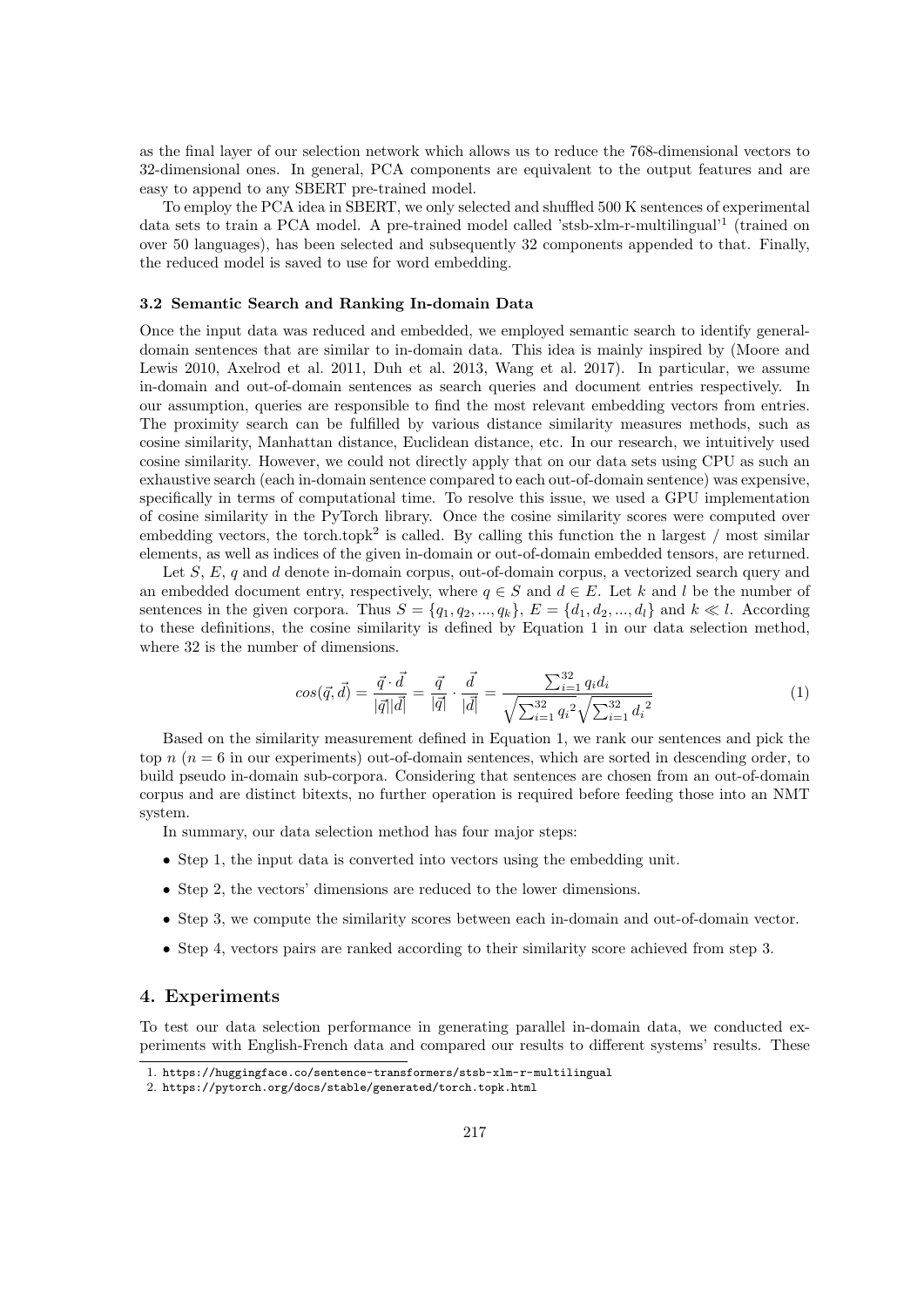systems are divided mainly into two categories: (i) for the first category, we trained some models for specific purposes, such as having an in-domain NMT model that only uses the original / given in-domain data for training. i.e., systems that are not trained with the selected data generated by our data selection method. This shows how well our data selection algorithm worked in terms of helping the model to reach the maximum possible translation performance. It is noteworthy that the systems in the first category are not considered baselines. (ii) For the second category, we chose previous researchers' MT systems that were trained using their selected data. These systems after being trained on the selected in-domain data are usually re-trained on the original / given in-domain data to increase the translation performance. Although most systems in this category used DA / re-training in their work, we considered them as actual baselines. This is, first, because there is not much previous work that only uses in-domain parallel data to train MT systems. Second, we aim to evaluate the quality of our generated data to see if it helps the models to improve the translation quality without re-training, i.e., as a stand-alone corpus.

#### <span id="page-5-3"></span>4.1 Data

In- and out-of-domain data sets. The data we experimented with is called  $\text{IWSLT}^3$  $\text{IWSLT}^3$  2014 corpus (Cettolo et al. 2014), collected through the TED talks. To validate our models during training time and test the models' performance, we used one development set (dev2010) and two test sets (test2010 and test2011), respectively. In addition to an in-domain corpus, we combined a collection of WMT corpora[4](#page-5-1) including Common Crawl, Europarlv7, News Commentary v10 and United Nations (UN) (Koehn 2005, Tiedemann 2012) to create a large out-of-domain corpus. IWSLT 2014 and WMT are commonly used in the context of DA as an in-domain data set (Axelrod et al. 2011, Luong and Manning 2015, Chen et al. 2016, Wang et al. 2017), which allows for better replicability. Data statistics are shown in Table [1.](#page-5-2)

| EN-FR                        | Name                 | Sentences | <b>Talks</b> |
|------------------------------|----------------------|-----------|--------------|
| TED training (in-domain)     |                      | 179K      | 1415         |
| TED dev2010                  | <b>IWSLT 2014</b>    | 887       | 8            |
| TED test2010                 |                      | 1664      |              |
| TED test2011                 |                      | 818       | 8            |
|                              | Common Crawl         | 3.25M     |              |
| WMT training (out-of-domain) | 2M<br>Europarl v7    |           | $\sim$ 31M   |
|                              | News Commentary v 10 | 200K      |              |
|                              | United Nations (UN)  | 25.8M     |              |

<span id="page-5-2"></span>Table 1: Summary of in-domain and out-of-domain data sets

Selected data. We used our method (see Section [3.2\)](#page-4-4) and the monolingual in-domain data set, i.e. TED, to extract the most similar subsets of in-domain data from out-of-domain data, i.e, WMT. Since the data we extract is not specifically compiled as (authentic) in-domain data, but rather automatically generated based on similarities, it is referred to as pseudo in-domain data (Zhang and Xiong 2018). In this paper, to distinguish between authentic and pseudo in-domain data, we refer to the latter as selected in-domain data as this reflects the origin of the data.

In particular, we created six (sub-)corpora based on the sentence ranks determined by the data selection method. To create them, (i) we choose one in-domain sentence and compute its similarity score with every single out-of-domain data point, i.e. one-to-many. So, for each in-domain sentence,

<span id="page-5-0"></span><sup>3.</sup> International Workshop on Spoken Language Translation

<span id="page-5-1"></span><sup>4.</sup> <http://statmt.org/wmt15/translation-task.html>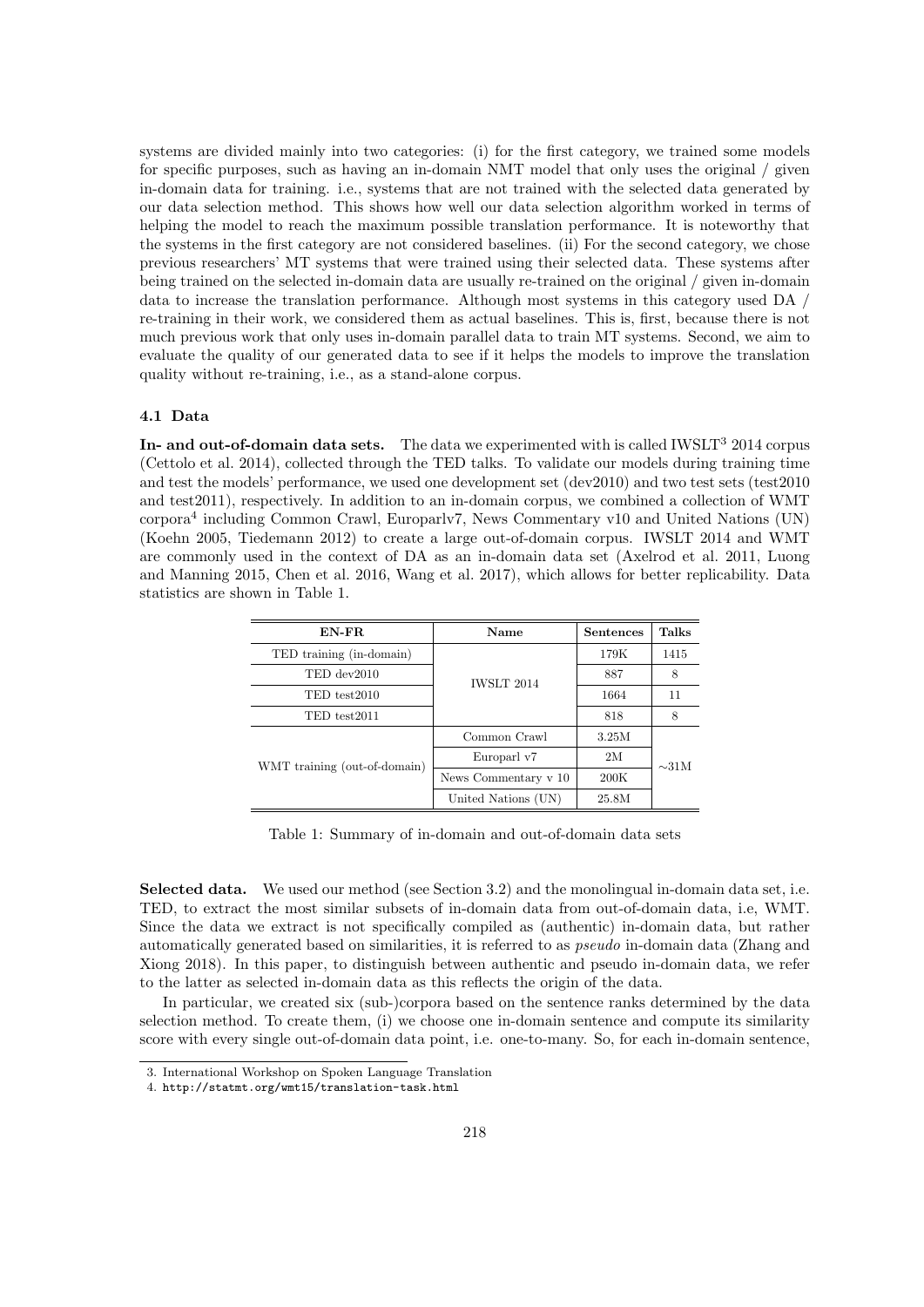we obtain a score list with the size of out-of-domain data, i.e. 31M. (ii) Afterward, the out-ofdomain sentences are descendingly sorted according to the similarity scores achieved in step (i); (iii) We only select first n  $(n = 6)$  out-of-domain sentences from the list generated in step (ii). We repeat all aforementioned steps for every single in-domain entry, i.e., 179K. This procedure outputs a  $179k \times 6$  matrix according to our input data. Figure [2](#page-6-0) shows one iteration of data selection.



<span id="page-6-0"></span>Figure 2: An iteration of selecting in-domain data.

Table [2](#page-6-1) shows an example of possible outputs for the proposed data selection algorithm given a monolingual in-domain query, where generated sentences were sorted from the highest score (top1) to the lowest one (top6).

|                                        |                                                                                                                  | Score $(7100)$ |
|----------------------------------------|------------------------------------------------------------------------------------------------------------------|----------------|
| Monolingual in-domain $(q_i)$ :        | It can be a very complicated thing, the ocean.                                                                   |                |
| Top1-parallel in-domain $(top_{i0})$ : | EN: Ocean affairs are sensitive and complex.                                                                     |                |
|                                        | FR: Les affaires maritimes sont délicates et complexes.                                                          | 90.10          |
| Top2-parallel in-domain $(top_{i1})$ : | EN: This is a dangerous position to be in if the sea is running high.                                            | 86.80          |
|                                        | FR: Ainsi, le capitaine peut prendre les effets du capitaine du navire pris, le chirurgien                       |                |
| Top3-parallel in-domain $(top_{i2})$ : | EN: Rip currents and undertow are common, dangerous conditions along ocean beaches.                              |                |
|                                        | FR: Déchirez les courants et les baïnes sont des conditions communes et dangereuses le long des plages d'océan.  | 86.60          |
| Top4-parallel in-domain $(top_{i3})$ : | EN: Moving with the waves can be dangerous.                                                                      | 86.13          |
|                                        | FR: Il est dangereux de progresser avec la vague.                                                                |                |
| Top5-parallel in-domain $(top_{i4})$ : | EN: Obstacles in the water are particularly dangerous when coupled with currents.                                | 85.96          |
|                                        | FR: Les obstacles dans l'eau sont avant tout dangereux par rapport au courant.                                   |                |
| Top6-parallel in-domain $(top_{i5})$ : | EN: This problem affects not only small islands, but also large islands and countries with extensive coastlines. |                |
|                                        | FR: Ce problème concerne non seulement les petites îles, mais aussi les grandes îles                             | 85.76          |

<span id="page-6-1"></span>Table 2: An example of data selection output

To show the effectiveness of our semantic search and ranking idea, we found the centroids of selected sub-corpora, then compared them to the in-domain test sets' centroids. The centroid is a multidimensional vector, calculated as the average of all other vectors. That is, it is a vector around which other vectors are distributed. Figure [3](#page-7-0) depicts a gradual drop of similarity score from top1 to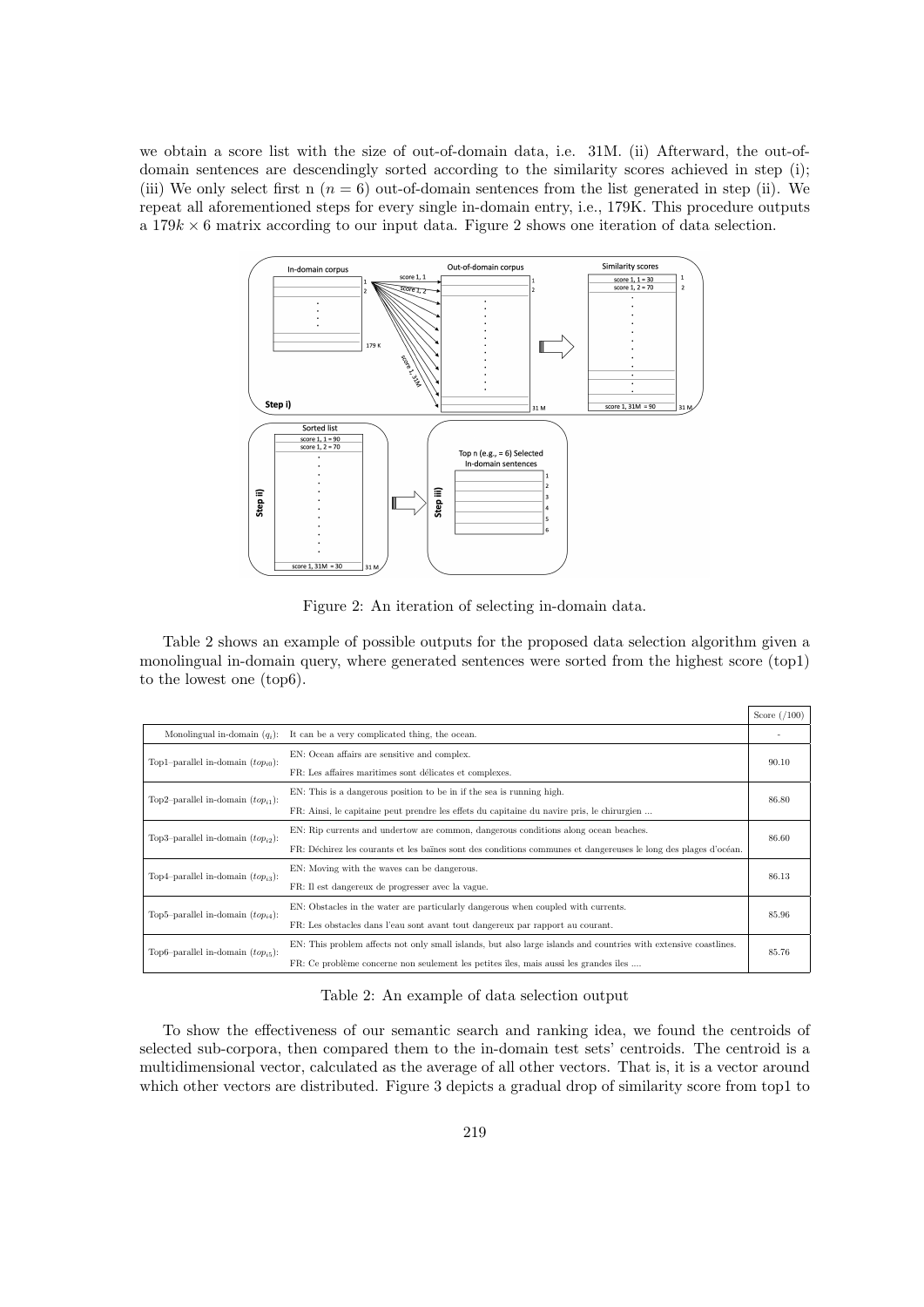top6 for both test sets. To increase the performance of in-domain translation in terms of diversity richness, each sub-corpus is combined with all preceding bitext data (like a stack). For instance, top6 comprises top5, top4, top3, top2, top1; top5 holds top4, top3, top2, top1 and so forth. In that way, that last corpus encompasses all in-domain sentences.



<span id="page-7-0"></span>Figure 3: The difference of selected sub-corpora to in-domain test sets

## 4.2 NMT System Description

We used the OpenNMT-py<sup>[5](#page-7-1)</sup> framework (Klein et al. 2017) for training our NMT models. We trained transformer models (Vaswani et al. 2017) for a maximum of 200K steps; intermediate models were saved and validated every 1000 steps until reached convergence unless being stuck in the early stopping condition (10 validation steps with no improvements). The parameter setup stated in Table [3](#page-7-2) was used. We performed a large set of preliminary experiments to determine these values. These experiments span beyond the scope of this paper and as such are not further discussed, except for the batch size. The batch size and the learning rate have a direct connection to how the network learns, especially in different conditions of data sparsity / availability. As such, we conducted a thorough investigation of both and we found that using batch size 512 and the default learning rate in the OpenNMT was particularly impactful. Our results are summarised in Section [5.3.](#page-11-0)

| word embedding dimension     | 512    | maximum sequence length   | 150                       |
|------------------------------|--------|---------------------------|---------------------------|
| number of transformer layers | 6      | learning optimizer        | Adam (Kingma and Ba 2015) |
| transformer-ff size          | 2048   | optimizer learning rate   |                           |
| number of heads              | 8      | optimizer beta1 and beta2 | $0.9$ and $0.998$         |
| batch size                   | 512    | beam size for translation |                           |
| batch type                   | tokens |                           |                           |

<span id="page-7-2"></span>Table 3: Hyperparameters used for training our NMT models.

To run all NMT systems effectively, we also set other hyperparameters, as suggested by the OpenNMT-py community to simulate Google's default setup (Vaswani et al. 2017). The NMT training was distributed over three NVIDIA Tesla V100 GPUs. We encoded all data, including rare and unknown words as a sequence of subword units using Byte Pair Encoding (BPE) (Sennrich et al. 2016b). We built our vocabularies for both source and target languages separately. By doing so, our systems are not only capable of translating out-of-vocabulary tokens, but also rare in-vocabulary

<span id="page-7-1"></span><sup>5.</sup> <https://opennmt.net/OpenNMT-py/>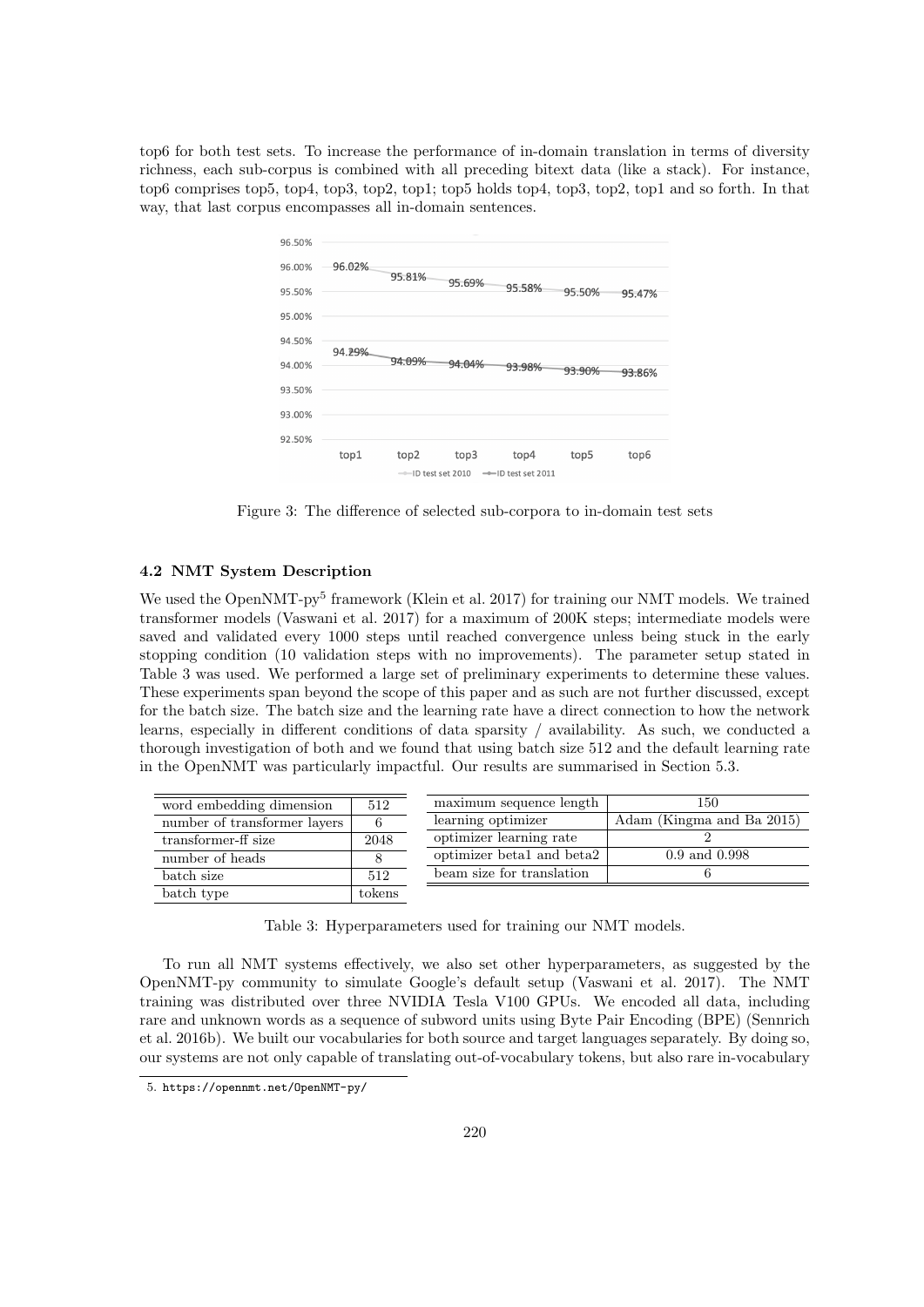| Selected In-domain Data sets | Vocabulary with BPE |             |  |  |
|------------------------------|---------------------|-------------|--|--|
|                              | Source (EN)         | Target (FR) |  |  |
| Top1                         | 48,956              | 49,281      |  |  |
| $Top2 + top1$                | 49,896              | 50,055      |  |  |
| $Top3 + top2 + $             | 50,299              | 50,391      |  |  |
| $Top4 + top3 + $             | 50,596              | 50,568      |  |  |
| $Top5 + top4 + $             | 50,759              | 50,720      |  |  |
| $Top6 + top5 + $             | 50,874              | 50,894      |  |  |

ones. The number of merge operations for BPE is 50,000 for all sub-corpora, i.e., For each selected sub-corpora, a separate BPE model was created. Vocabulary sizes of selected in-domain data are shown in Table [4.](#page-8-0)

<span id="page-8-0"></span>Table 4: Vocabulary sizes after applying BPE

#### 4.3 Compared Systems

To show the effectiveness of the proposed data selection method in terms of the quality of generating parallel in-domain data, as mentioned earlier, we compared our results with two disparate categories of NMT systems as follows. First, we used the available in-domain and out-of-domain data as well as their mixture to establish the following systems: (i)  $S1:ID - NMT$  trained on in-domain only; (ii) S2:OOD – NMT trained on out-of-domain data; and (iii) S3:ID+OOD – NMT trained on the combination of in- and out-of-domain data. It is noteworthy that here, we employed a bitext indomain data to demonstrate our selection method's productivity, however, the proposed method uses a monolingual in-domain corpus in a real use case.

System S1, S2 and S3 are not intended as baselines, but points of comparisons for different purposes: (i) system S1 resembles the best possible translation quality according to the given indomain data; (ii) system S2 is trained on a large corpus without including domain-relevant data, thus it is a generic-domain MT system; and (iii) system S3 is trained on a mixture of a large genericdomain corpus (the same as for S2) and domain-relevant data and aims to test the impact of the in-domain data on the translation performance, resembling a domain-adapted model. Second, we compared our NMT systems (based on the proposed data selection method) to four reliable previous NMT DA methods, which we refer to as baselines. These are B4:Luong (Luong and Manning 2015), B5:Axelrod (Axelrod et al. 2011), B6:Chen (Chen et al. 2016), B7:Wang(Wang et al. 2017) as mentioned in Section [2.](#page-2-0) While Wang et al. (2017) proposed three different models, we only refer to the best one.

#### <span id="page-8-1"></span>4.4 Results and Analysis

The performance of our MT systems is reported on two test sets with case insensitive BLEU (Papineni et al. 2002), TER (Snover et al. 2006) and chrF2 (Popović 2015) metrics, which are implemented by sacreBLEU (Post 2018). We also analyzed the results for any statistically significant differences (see Section [5.1\)](#page-10-1). The vocabulary was built by employing the IWSLT dev set and each selected in-domain corpus. Note that according to Table [5](#page-9-0) data, S1 achieved the highest BLEU score between compared systems in both test sets. We considered it as a saturation point. That is, we aim to generate parallel in-domain sentences as good as S1.

Even though system S2 employed an enormous corpus with almost 31M sentences, it could not perform well for in-domain translation. System S3 had a minor improvement (0.2 BLEU points) after mixing with ID, yet less than S1 performance. This shows that more training data is not always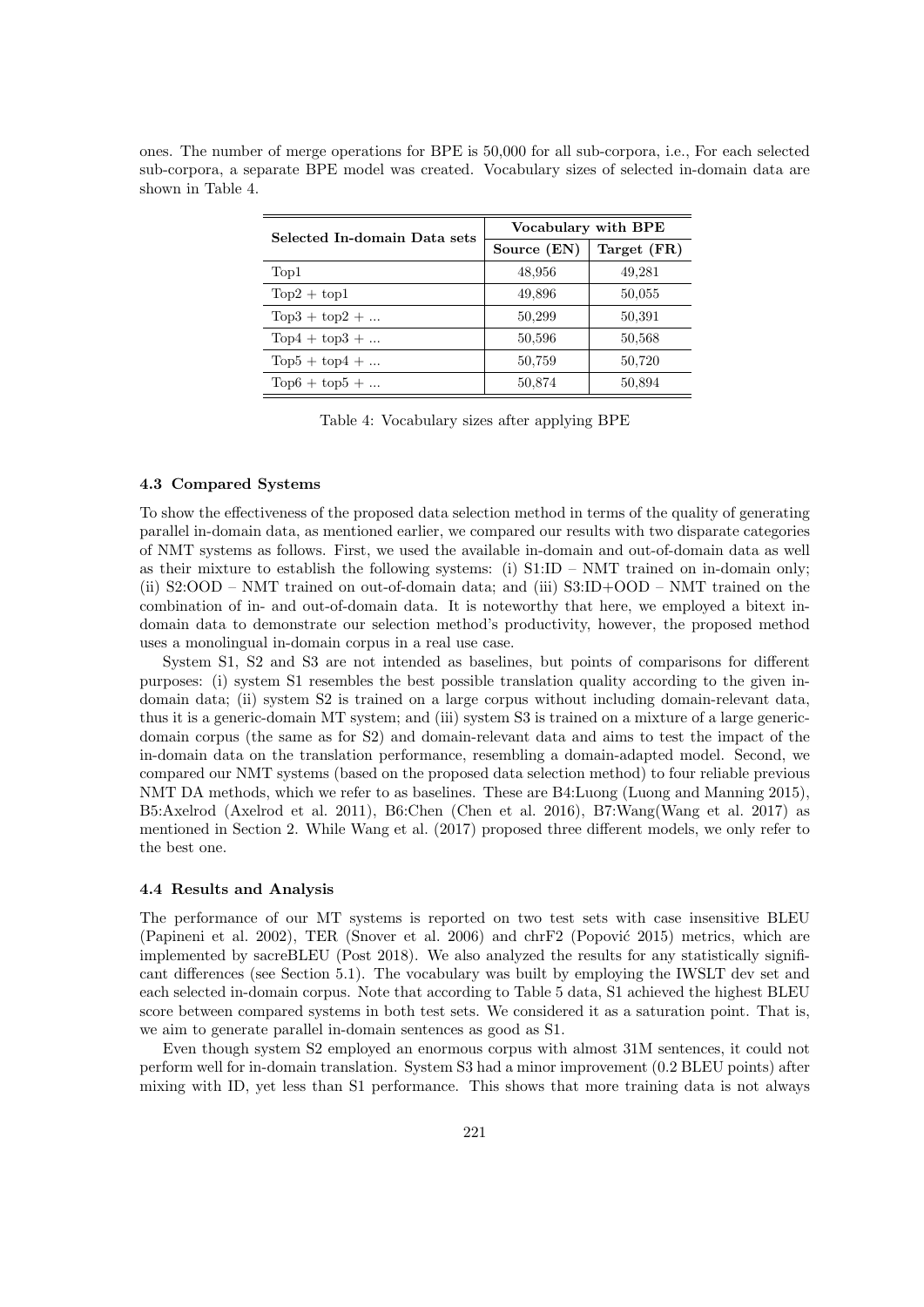| <b>Systems</b> | Number of    |                          | NMT-Test Set 2010 |                    |                          | NMT-Test Set 2011 |                    |  |
|----------------|--------------|--------------------------|-------------------|--------------------|--------------------------|-------------------|--------------------|--|
|                | Sentences    | <b>BLEU</b> <sup>+</sup> | TERJ              | CHRF2 <sup>+</sup> | <b>BLEU</b> <sup>1</sup> | TERĮ              | CHRF2 <sup>↑</sup> |  |
| S1:ID          | 179K         | 31.9                     | 56.6              | 57.0               | 38.3                     | 49.7              | 61.0               |  |
| S2:OOD         | 31.0M        | 25.8                     | 66.1              | 53.0               | 30.7                     | 59.3              | 47.0               |  |
| $S3:ID+OOD$    | 31.1M        | 26.0                     | 62.9              | 54.0               | 30.9                     | 56.8              | 58.0               |  |
| B4:            | 17.9M        | 32.2                     | N/A               | N/A                | 35.0                     | N/A               | N/A                |  |
| B5: Axelrod    | 9.0M         | 32.2                     | N/A               | N/A                | 35.5                     | N/A               | N/A                |  |
| B6:Chen        | 7.3M         | 30.3                     | N/A               | N/A                | 33.8                     | N/A               | N/A                |  |
| B7: Wang       | $3.7 - 7.3M$ | 32.8                     | N/A               | N/A                | 36.5                     | N/A               | N/A                |  |
| Top1           | 179K         | 21.8                     | 69.8              | 50.0               | 25.6                     | 64.0              | 53.0               |  |
| $Top2+top1+$   | 358K         | 26.7                     | 63.4              | 54.0               | 31.3                     | 57.1              | 57.0               |  |
| $Top3+top2+$   | 537K         | 29.1                     | 60.4              | 56.0               | 34.3                     | 53.9              | 60.0               |  |
| $Top4+top3+$   | 716K         | 30.7                     | 59.5              | 57.0               | 35.6                     | 52.6              | 61.0               |  |
| $Top5+top4+$   | 895K         | 30.9                     | 59.1              | 57.0               | 36.7                     | 51.5              | 62.0               |  |
| $Top6+top5+$   | 1.0M         | 31.3                     | 58.3              | 58.0               | 36.5                     | 50.9              | 62.0               |  |

<span id="page-9-0"></span>Table 5: Evaluation scores for NMT system. These include NMT systems trained on in-domain (S1, B4, B5, B6, B7 and Top1 .. Top6+top5+...), on out-of-domain data (S2) and on mixture of both (S3).

sufficient for in-domain translation and even might lead to an under-fitted model. Furthermore, model S3 was biased because of too much out-of-domain data.

The proposed sub-corpora (top1 to top6) were employed to train the NMT models. In this regard, we started from top1, then continued with the mixture of other sub-corpora. In the beginning, there was a sharp improvement from top1 to top2  $(+4.9$  BLEU points for test set 2010 and  $+5.7$  BLEU points for test set 2011). This growth trend continued until its saturation point in top5 and top6, where the performance started degrading. Given this point, we only selected six sub-corpora to achieve the maximum translation performance. Hence, top5 and top6 obtained the highest BLEU scores among the selected sub-corpora, 36.7 for test set 2011 and 31.3 for test set 2010, respectively.

Alongside BLEU, we also evaluated our models with TER and chrF2. According to TER, system top1 achieved the highest score among all systems trained on mixed sub-corpora. This would imply that this system would require the most post-editing effort. The TER score for top2 mixed with top1 dropped by 6.4 and 6.9 for test sets 2010 and 2011, respectively. This improvement (decrease) per each mixing operation continued until the system top6+top5+... but with a smaller amount of drop. According to the chrF2 metric, there was an increasing trend from top1 to top6+top5+... for test set 2010, where the last sub-corpus obtained 58.0 scores, while for test set 2011, two last systems (top5+top4+ $\dots$  and top6+top5+ $\dots$ ) achieved the same chrF2 score (62.0).

The three metrics have consistently improving trends, which supports the observation that, while more data implies an increase in quality, there is a point after which no (significant) improvements are possible.

Although systems B4, B5, B6 and B7 were used inherently for domain adaptation of NMT systems (fine-tuned on a large corpus), top5 outperformed the best of them (B7) for test set 2011 without retraining on such enormous generic corpus. That is, our proposed data selection method worked well and consequently generated better quality data. In addition to that, our generated corpora are relatively smaller than their proposed methods. Our largest sub-corpora has 1M sentences, whereas B7 proposed three corpora which the smallest is three times larger than top6. Practically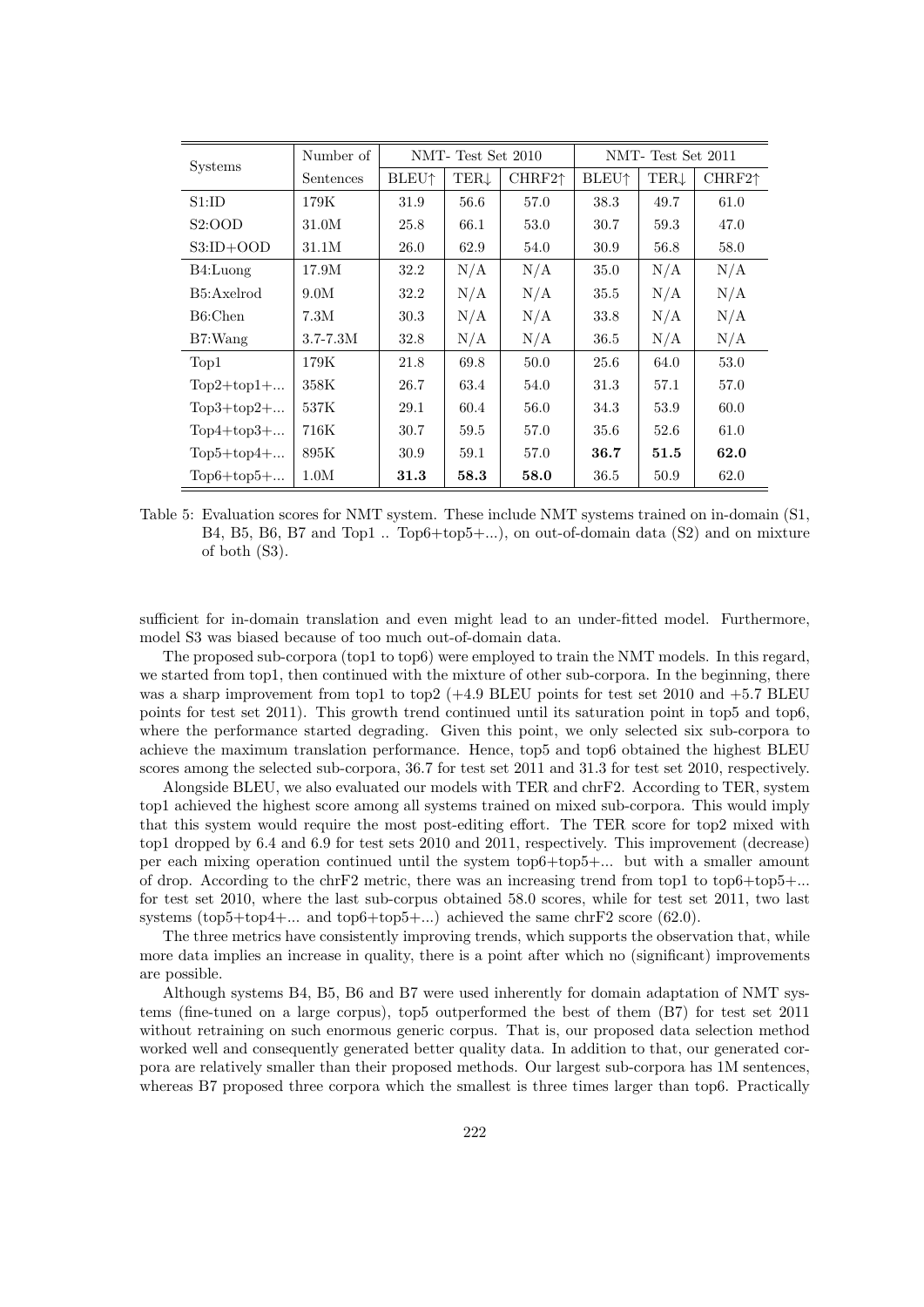speaking, applying domain adaptation as well as using a large in-domain corpus in the work of Wang et al. (2017) caused translation performance to be only 1.5 BLEU points higher than top6. That would be negligible as we didn't benefit from any domain adaptation techniques.

## <span id="page-10-0"></span>5. Discussions

In this section, first we discuss the statistical significance to evaluate the performance of MT models that trained on top1, top1+top2 and so on. Second, we want to investigate the training time of models trained using our proposed data and compare them with the training time of intended systems (S1, S2 and S3). Third, we show how different batch sizes affect the performance of training models in our research. Fourth, we want to investigate the impact of adding more data on the MT models' quality, more specifically, to see how much our mixing idea helped the models to improve translation quality.

#### <span id="page-10-1"></span>5.1 Statistical Significance

As mentioned earlier in Section [4.4,](#page-8-1) we also computed pairwise statistical significance of scores shown in Table [5](#page-9-0) in terms of BLEU, TER and chrF2 scores by using bootstrap resampling and 95% confidence interval for both test sets based on 1000 iterations and samples of 100, 200 and 300 sentences. According to experiment output, most results have a statistically significant difference except those system pairs listed in Table [6.](#page-10-2) This evaluation reveals at some point models become similar. As such, at this point, the mixing sub-corpora (top6+top7, top7+top8, etc.) degrades the translation quality of MT systems.

|             | Test Set 2010     | Test Set 2011     |
|-------------|-------------------|-------------------|
| <b>BLEU</b> | (Top4, Top5, 100) | (Top5, Top6, 100) |
|             | (Top4, Top5, 100) |                   |
| TER.        | (Top4, Top5, 200) |                   |
|             | (Top4, Top5, 300) |                   |
| CHRF2       |                   |                   |

<span id="page-10-2"></span>Table 6: Results of system pairs that are **not** statistically significant (for  $p < 0.05$ ). (TopX, TopY, N) means system TopX and TopY have no statistically significant difference based on N samples. When it comes to chrF2 and TER (Test Set 2011) we note that all results are statistically significant.

## 5.2 Training Time

As can be seen in Table [7,](#page-11-1) a large baseline model (S2) with almost 31M sentences not only took 2 days, 5 hours and 31 minutes to be trained but also did not perform well in the context of in-domain translation – it obtained 25.8 and 30.7 BLEU score for test set 2010 and 2011, respectively. That means enormous training data is not always helpful for training in-domain MT systems. Moreover, according to Table [5](#page-9-0) data, the best performed mixed MT models are top5 and top6 for test sets 2011 and 2010, respectively, while, their training time is also considerably less than S2 and even S3. That resulted while S3 was mixed with parallel in-domain data, whereas proposed MT systems were trained without mixing with IWSLT in-domain corpus. The training time of top1 and other sub-corpora with no mixing procedure (Table [8\)](#page-12-0) is nearly the same, hovering around 1 hour and 20 minutes for finding the best model.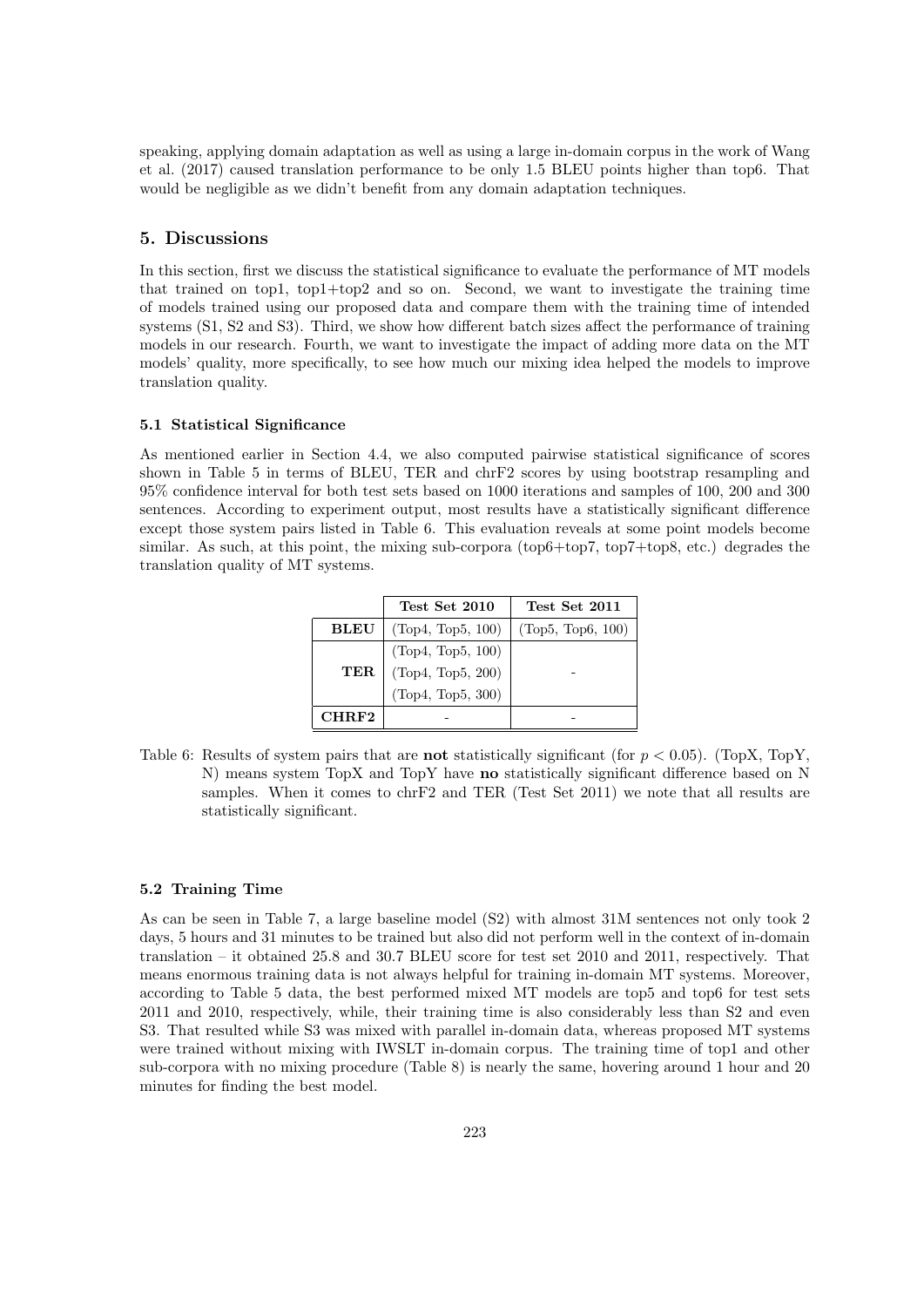| <b>Systems</b>   | Complete TT | <b>Step</b> | Best model TT | <b>Step</b> |  |
|------------------|-------------|-------------|---------------|-------------|--|
|                  | D: H: M     |             | D: H: M       |             |  |
| S1:ID            | 00:03:53    | 18,000      | 00:00:50      | 5,000       |  |
| S2:OOD           | 02:05:31    | 93,000      | 01:22:56      | 82,000      |  |
| $S3: ID+OOD$     | 01:13:30    | 39,000      | 00:10:00      | 29,000      |  |
| Top1             | 00:04:43    | 16,000      | 00:01:23      | 5,000       |  |
| $Top2 + top1 + $ | 00:04:43    | 20,000      | 00:02:13      | 10,000      |  |
| $Top3 + top2 + $ | 00:06:06    | 26,000      | 00:03:03      | 13,000      |  |
| $Top4 + top3 + $ | 00:06:23    | 27,000      | 00:03:53      | 17,000      |  |
| $Top5 + top4 + $ | 00:10:33    | 35,000      | 00:05:50      | 20,000      |  |
| $Top6 + top5 + $ | 00:08:20    | 35,000      | 00:04:26      | 19,000      |  |

<span id="page-11-1"></span>Table 7: The training time (abbreviated as TT) of generated sub-corpora and the first category of compared systems.

## <span id="page-11-0"></span>5.3 Batch Size Effect

In this article, we use the hyperparameters defined by Vaswani et al. (2017) to train our NMT models. However, the effects of different batch sizes on the models' performance were investigated as well in order to determine the most suitable one. This is because our work is pertinent to data selection. The size of selected data has a close correlation with batch sizes. As such, we need to choose a batch size that suits our models according to our sub-corpora size. To this end, we tested five different batch sizes including, 64, 128, 512, 1024 and 2048 for training on top1+..+top6 data. Figure [4](#page-11-2) depicts the accuracy and perplexity for the different batch sizes per step.



<span id="page-11-2"></span>Figure 4: The effect of different batch sizes on training the proposed NMT models. Left and right Figures show validation accuracy and validation perplexity per step, respectively.

These results show that the selected model with batch size 512 simultaneously reached the highest possible accuracy percentage (61.89%) and the lowest perplexity score (7.08) within 21K steps. Following these experiments and the results shown in Figure [4](#page-11-2) we decided to conduct all our experiments (see Section [4\)](#page-4-0) with a batch size of 512. Further investigation is needed in order to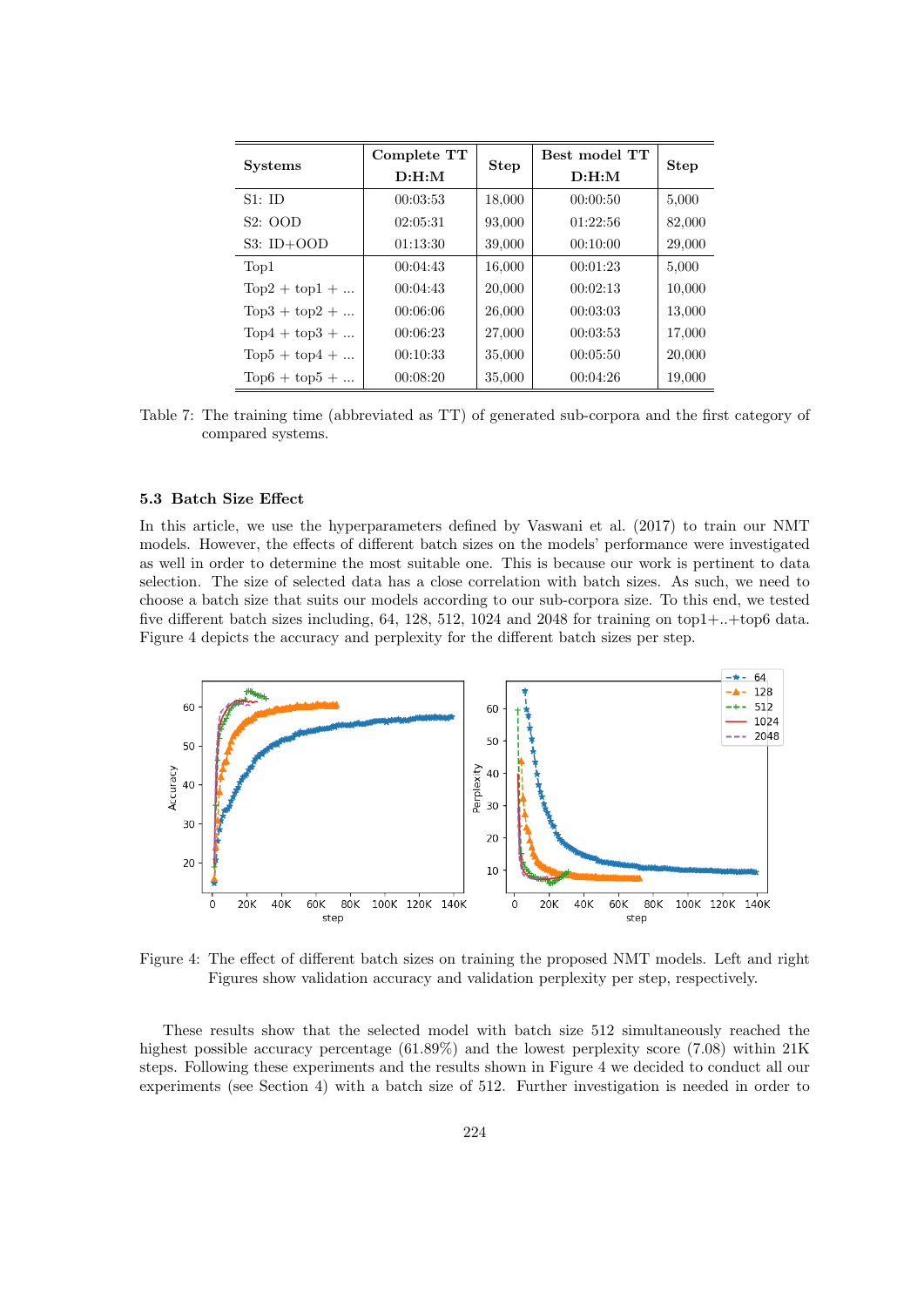define a correlation between (training) data size and batch size for optimal MT performance. We leave this for future work.

### 5.4 Mixing Effect

In our main experiments, we investigated the translation quality of systems trained on incremental data sets: top1 then top1+top2 and so on. In order to determine whether the quality achieved by the different systems is due to the quality of the data or the quantity (i.e. adding additional data), we trained 6 other models without combining (mixing) the data sets, i.e. a model trained only on top1, a model trained on top2 only and so on. Then we evaluated these models the same way as with the ones presented in Section [4.](#page-4-0) The results are shown in Table [8.](#page-12-0)

| <b>Systems</b>   | Sentence | NMT-Test Set 2010        |      |                               |                          | NMT-Test Set 2011 |                    |  |
|------------------|----------|--------------------------|------|-------------------------------|--------------------------|-------------------|--------------------|--|
|                  | Number   | <b>BLEU</b> <sup>+</sup> | TERĮ | $\mathrm{CHRF2} \!\!\uparrow$ | <b>BLEU</b> <sup>+</sup> | <b>TER</b> .      | CHRF2 <sup>+</sup> |  |
| Top1             | 179K     | 21.8                     | 69.8 | 50.0                          | 25.6                     | 64.0              | 53.0               |  |
| Top2             | 179K     | 21.2                     | 72.1 | 49.0                          | 24.6                     | 67.3              | 52.0               |  |
| Top <sub>3</sub> | 179K     | 21.9                     | 71.3 | 49.0                          | 25.2                     | 66.1              | 52.0               |  |
| Top4             | 179K     | 21.1                     | 71.7 | 49.0                          | 24.6                     | 66.3              | 52.0               |  |
| Top <sub>5</sub> | 179K     | 20.8                     | 72.0 | 49.0                          | 24.6                     | 67.3              | 51.0               |  |
| Top6             | 179K     | 21.9                     | 69.6 | 49.0                          | 24.1                     | 66.8              | 51.0               |  |

<span id="page-12-0"></span>Table 8: Results of in-domain data selection without mixing sub-corpora

According to the three evaluation metrics, all systems performances are on par with system top1 except for minor differences that are unavoidable. That is, according to our experiment (shown in Figure [3](#page-7-0) in Section [4.1\)](#page-5-3) the centroids of selected sub-corpora (top1, top2, etc.) are very similar to centroids of in-domain test sets. This similarity between the centroid of top1 and the centroid of test sets 2010 and 2011 is even greater than others. To see how these numbers are interpreted, we computed pairwise statistical significance of BLEU score using bootstrap resampling and 95% confidence interval (Koehn 2004). Table [9](#page-12-1) indicates whether the differences between two systems' BLEU scores are statistically significant (Y) or not (N). It shows that there was no statistically significant difference between results obtained with systems trained on top2, top3, ..., top6. However, the results obtained with top1 are statistically significant from all the rest. These are the sentences (from the OOD corpus) that are the most similar to the in-domain data. Table [9](#page-12-1) shows the statistical significance computed over both test sets and based on 1000 iterations and samples of 200 sentences.

|                  | Top1 | Top2 | Top3 | Top4 | Top <sub>5</sub> | Top6 |
|------------------|------|------|------|------|------------------|------|
| Top1             |      | Y    | Y    | Y    | Y                | Y    |
| Top2             |      |      | Ν    | N    | N                | Ν    |
| Top3             |      |      |      | N    | N                | N    |
| Top4             |      |      |      |      | N                | N    |
| Top <sub>5</sub> |      |      |      |      |                  | N    |
| Top6             |      |      |      |      |                  |      |

<span id="page-12-1"></span>Table 9: Results of statistically significant test for in-domain data selection without mixing subcorpora (for  $p < 0.05$ ).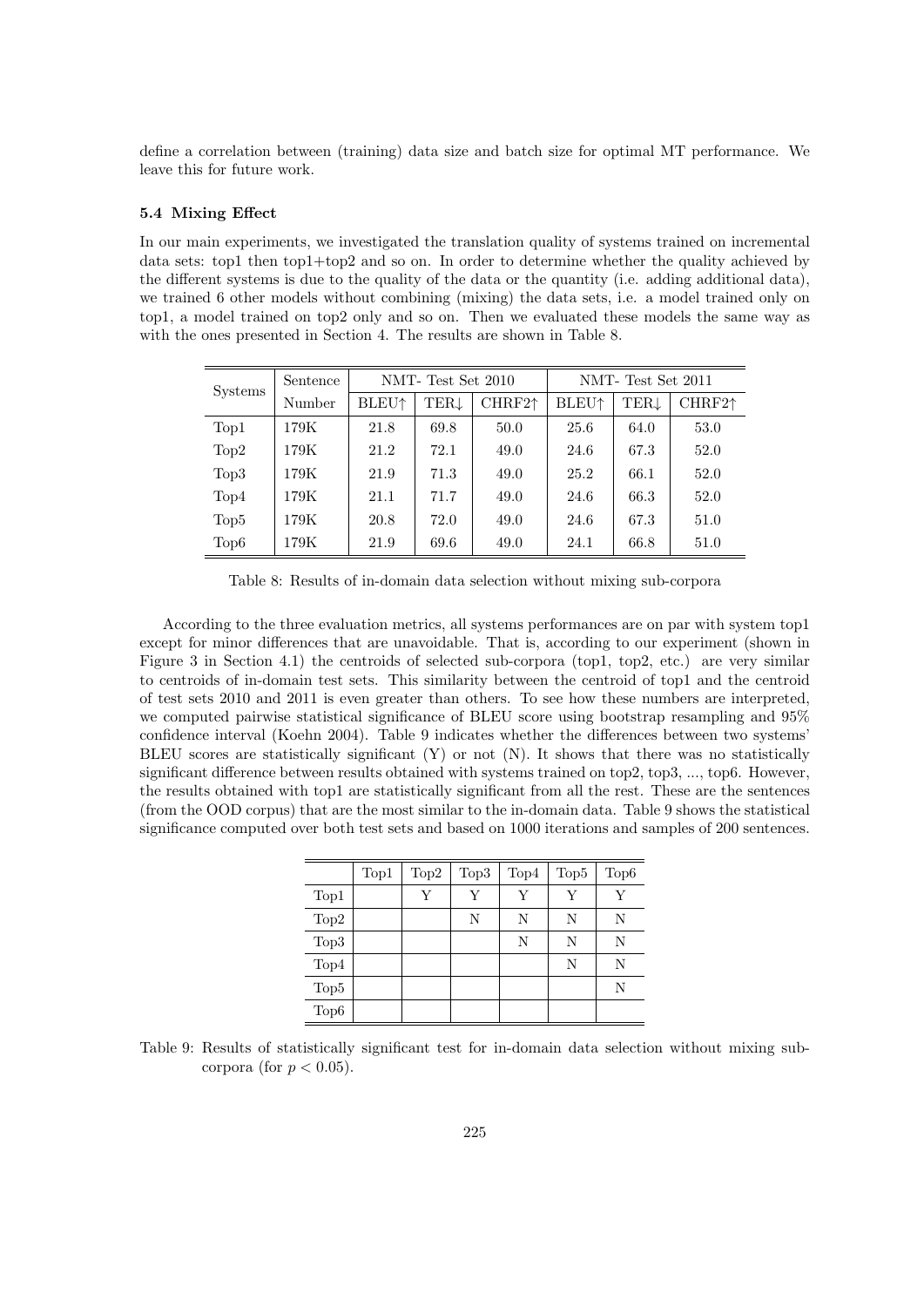Figure [5](#page-13-1) also indicates the quality improvement (in percentage) of NMT systems that employed the mixture idea as compared to the original sub-corpora without being mixed. According to these figures, the mixing procedure enhanced the translation quality up to 49% and 51% for test sets 2010 and 2011, respectively. Overall, there is a gradual increase trend after mixing them with all preceding sub-corpora until the convergence point. That is, our objectives are (i) to mix as few sub-corpora as possible and (ii) at the same time increase the translation quality by avoiding the MT models being biased toward in-domain data. For example, top5 and top6 are convergence points for test sets 2011 and 2010, respectively. As such, we stop mixing sub-corpora once we reached our convergence points. For instance, the improvement rate for test set 2010 began with 26%, then continued to 33%, 45% and eventually reached its peak by 49% before dropping to 43%. It is noteworthy that top1 had no improvement since we did not mix it with any other sub-corpora.



<span id="page-13-1"></span>Figure 5: Quality improvement (in percentage) after applying the mixing idea on NMT systems for test sets 2010 (a) and 2011 (b).

## <span id="page-13-0"></span>6. Conclusion and Future Work

In this paper, we presented a method to help the MT community to mitigate a lack of parallel in-domain corpora for many language pairs. Considering multiple standards such as generating high-quality data, designing a scalable architecture, having a reusable pipeline, we present a method for data selection, based on ranking, for the purposes of generating parallel in-domain data as well as domain adaptation. Given a large parallel corpus, the proposed method aims to select data that are semantically similar to a set of in-domain data. Typically, this method would be employed when there is little in-domain or only monolingual data, however, our method is generic and not restricted to the size of the in-domain data. The proposed selection pipeline is made of three main components: (i) a contextual sentence embedding component; (ii) a semantic search component and (iii) a ranking in-domain data component.

We conducted experiments with different sizes of selected in-domain data. Our experimental results showed that selected parallel corpora generated through our data selection method can be applied directly for domain-specific NMT systems such that trained models outperformed the intended baselines and even their performances are comparable and at some points better than fine-tuned models. We note that our experiments used data up to top-6 as beyond top-6 a larger portion of the selected data becomes more dissimilar and would not contribute to the translation quality of the NMT systems. However, for other data and domains this threshold could be different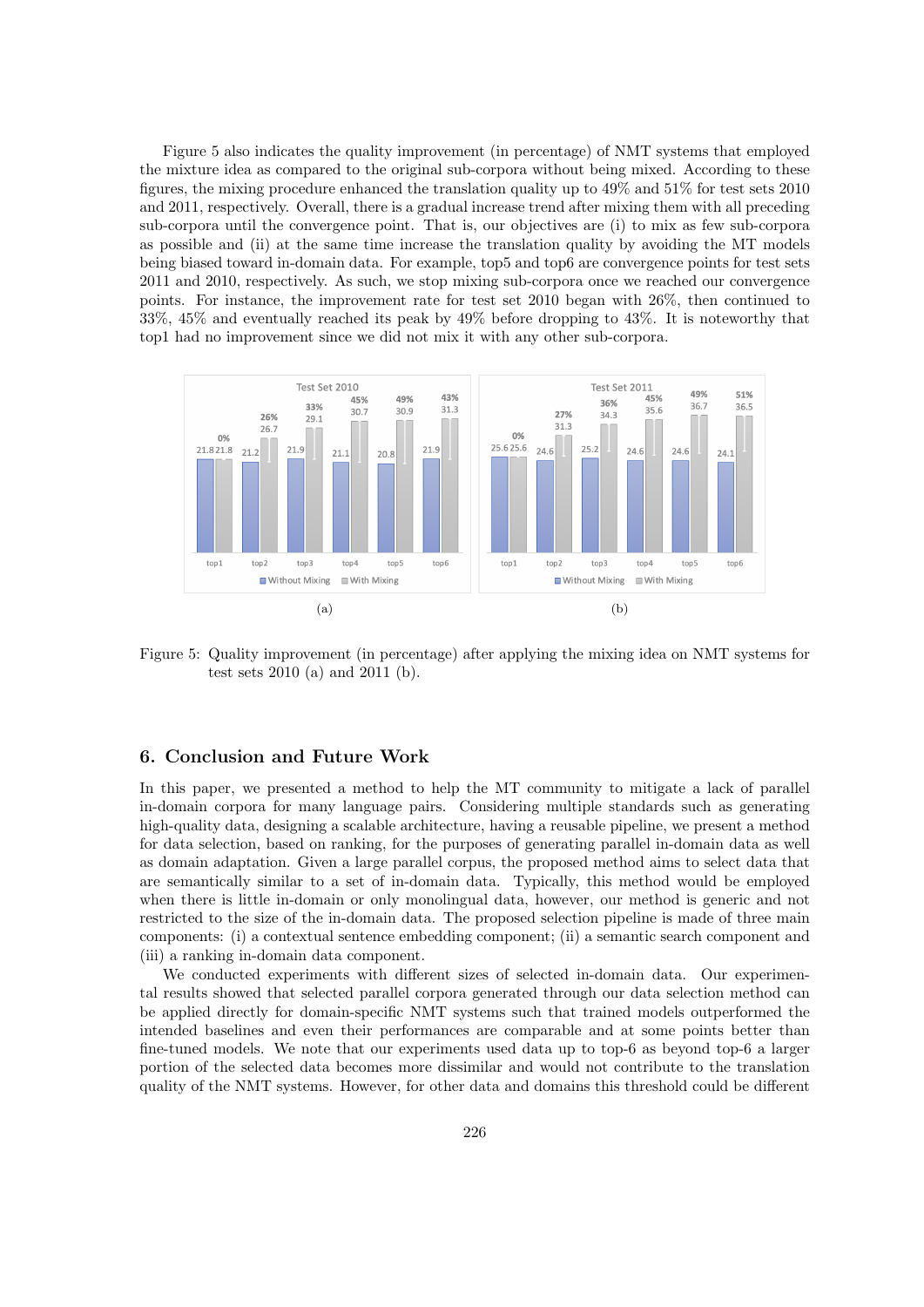and should be determined on a case-by-case basis. In our future work, we intend to employ our generated corpora in the context of domain adaptation by further training on a parallel in-domain corpus, which possibly boosts NMT systems' performance considerably. Furthermore, our proposed selection method shortens the training time and, at the same time, increases NMT translation quality compared to employing an out-of-domain corpus. We would also like to address other important research questions. First, we would like to compare the hard decision on  $n -$  the number of sentences that can be selected by our algorithm – to a similarity threshold (which is not linked to any specific  $n$ ). Another research direction would be to investigate the effects of our method on other language pairs and domains.

The selected data and trained models are available at: [https://github.com/JoyeBright/](https://github.com/JoyeBright/DataSelection-NMT) [DataSelection-NMT](https://github.com/JoyeBright/DataSelection-NMT).

## References

- Aharoni, Roee and Yoav Goldberg (2020), Unsupervised domain clusters in pretrained language models, Proceedings of the 58th Annual Meeting of the Association for Computational Linguistics, Association for Computational Linguistics, Online, pp. 7747–7763. https://aclanthology.org/2020.acl-main.692.
- Axelrod, Amittai, Xiaodong He, and Jianfeng Gao (2011), Domain adaptation via pseudo in-domain data selection, Proceedings of the 2011 Conference on Empirical Methods in Natural Language Processing, Association for Computational Linguistics, Edinburgh, Scotland, UK., pp. 355–362. https://aclanthology.org/D11-1033.
- Bojanowski, Piotr, Edouard Grave, Armand Joulin, and Tomas Mikolov (2017), Enriching word vectors with subword information, Transactions of the Association for Computational Linguistics 5, pp. 135–146. https://aclanthology.org/Q17-1010.
- Bromley, Jane, Isabelle Guyon, Yann LeCun, Eduard Säckinger, and Roopak Shah (1993), Signature verification using a "siamese" time delay neural network, Proceedings of the 6th International Conference on Neural Information Processing Systems, NIPS'93, Morgan Kaufmann Publishers Inc., San Francisco, CA, USA, p. 737–744.
- Cer, Daniel, Mona Diab, Eneko Agirre, I˜nigo Lopez-Gazpio, and Lucia Specia (2017), SemEval-2017 task 1: Semantic textual similarity multilingual and crosslingual focused evaluation, Proceedings of the 11th International Workshop on Semantic Evaluation (SemEval-2017), Association for Computational Linguistics, Vancouver, Canada, pp. 1–14. https://aclanthology.org/S17-2001.
- Cettolo, Mauro, Jan Niehues, Sebastian Stüker, Luisa Bentivogli, and Marcello Federico (2014), Report on the 11th IWSLT evaluation campaign, Proceedings of the 11th International Workshop on Spoken Language Translation: Evaluation Campaign, Lake Tahoe, California, pp. 2–17. https://aclanthology.org/2014.iwslt-evaluation.1.
- Chen, Boxing, Roland Kuhn, George Foster, Colin Cherry, and Fei Huang (2016), Bilingual methods for adaptive training data selection for machine translation, Conferences of the Association for Machine Translation in the Americas: MT Researchers' Track, The Association for Machine Translation in the Americas, Austin, TX, USA, pp. 93–106. https://aclanthology.org/2016.amta-researchers.8.
- Chu, Chenhui and Rui Wang (2018), A survey of domain adaptation for neural machine translation, Proceedings of the 27th International Conference on Computational Linguistics, Association for Computational Linguistics, Santa Fe, New Mexico, USA, pp. 1304–1319. https://aclanthology.org/C18-1111.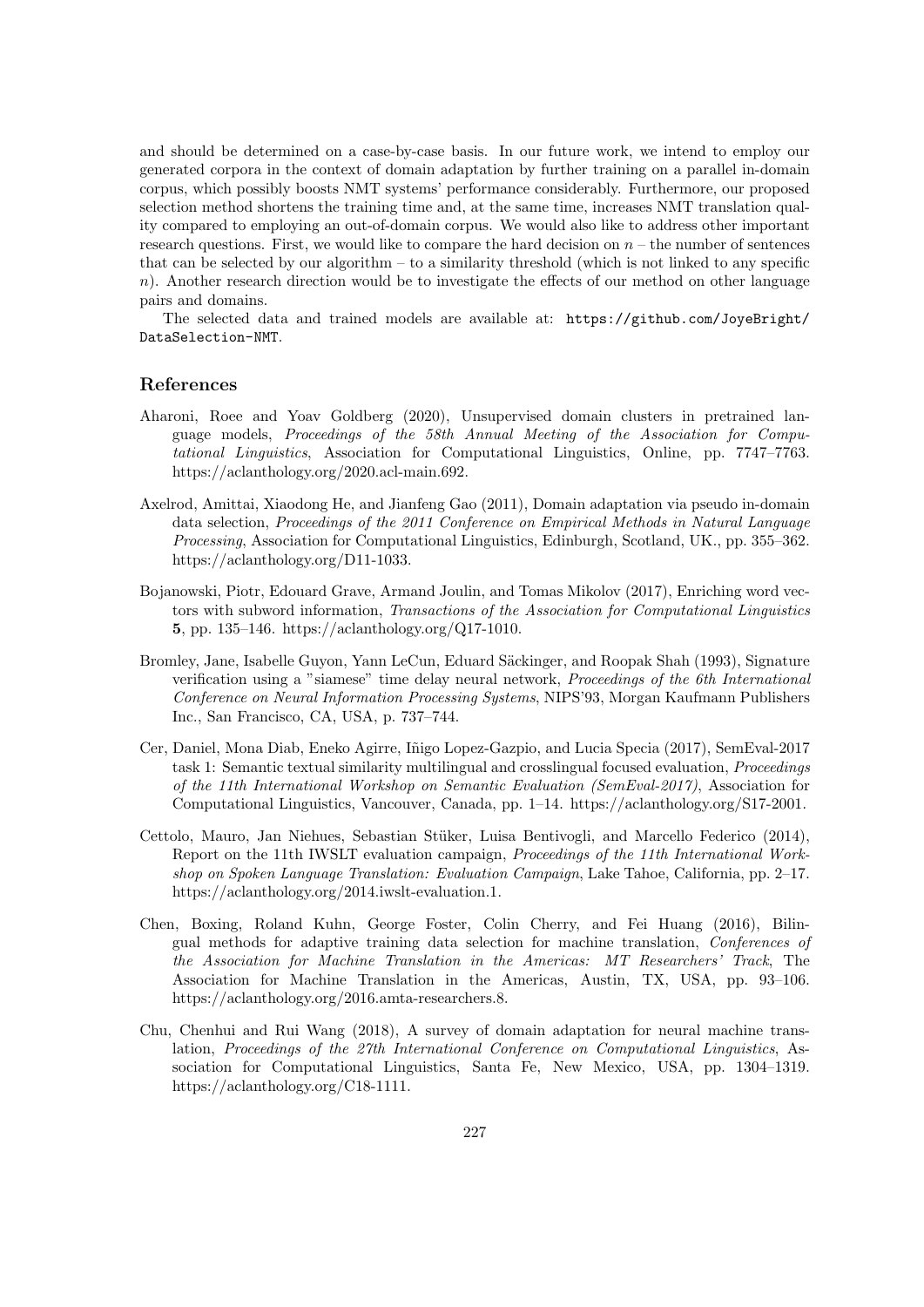- Chu, Chenhui, Raj Dabre, and Sadao Kurohashi (2017), An empirical comparison of domain adaptation methods for neural machine translation, Proceedings of the 55th Annual Meeting of the Association for Computational Linguistics (Volume 2: Short Papers), Association for Computational Linguistics, Vancouver, Canada, pp. 385–391. https://aclanthology.org/P17-2061.
- Currey, Anna, Antonio Valerio Miceli Barone, and Kenneth Heafield (2017), Copied monolingual data improves low-resource neural machine translation, Proceedings of the Second Conference on Machine Translation, Association for Computational Linguistics, Copenhagen, Denmark, pp. 148–156. https://aclanthology.org/W17-4715.
- Devlin, Jacob, Ming-Wei Chang, Kenton Lee, and Kristina Toutanova (2019), BERT: Pre-training of deep bidirectional transformers for language understanding, Proceedings of the 2019 Conference of the North American Chapter of the Association for Computational Linguistics: Human Language Technologies, Volume 1 (Long and Short Papers), Association for Computational Linguistics, Minneapolis, Minnesota, pp. 4171–4186. https://aclanthology.org/N19-1423.
- Duh, Kevin, Graham Neubig, Katsuhito Sudoh, and Hajime Tsukada (2013), Adaptation data selection using neural language models: Experiments in machine translation, Proceedings of the 51st Annual Meeting of the Association for Computational Linguistics (Volume 2: Short Papers), Association for Computational Linguistics, Sofia, Bulgaria, pp. 678–683. https://aclanthology.org/P13-2119.
- Fadaee, Marzieh, Arianna Bisazza, and Christof Monz (2017), Data augmentation for low-resource neural machine translation, Proceedings of the 55th Annual Meeting of the Association for Computational Linguistics (Volume 2: Short Papers), Association for Computational Linguistics, Vancouver, Canada, pp. 567–573. https://aclanthology.org/P17-2090.
- Jolliffe, Ian (2011), Principal Component Analysis, Springer Berlin Heidelberg, Berlin, Heidelberg, pp. 1094–1096.
- Kingma, Diederik P. and Jimmy Ba (2015), Adam: A method for stochastic optimization, in Bengio, Yoshua and Yann LeCun, editors, 3rd International Conference on Learning Representations, ICLR 2015, San Diego, CA, USA, May 7-9, 2015, Conference Track Proceedings. http://arxiv.org/abs/1412.6980.
- Klein, Guillaume, Yoon Kim, Yuntian Deng, Jean Senellart, and Alexander Rush (2017), Open-NMT: Open-source toolkit for neural machine translation, *Proceedings of ACL 2017, System* Demonstrations, Association for Computational Linguistics, Vancouver, Canada, pp. 67–72. https://aclanthology.org/P17-4012.
- Kobus, Catherine, Josep Crego, and Jean Senellart (2017), Domain control for neural machine translation, RANLP 2017 - Recent Advances in Natural Language Processing Meet Deep Learning, Incoma Ltd. Shoumen, Bulgaria.
- Koehn, Philipp (2004), Statistical significance tests for machine translation evaluation, Proceedings of the 2004 Conference on Empirical Methods in Natural Language Processing, Association for Computational Linguistics, Barcelona, Spain, pp. 388–395. https://aclanthology.org/W04-3250.
- Koehn, Philipp (2005), Europarl: A parallel corpus for statistical machine translation, Proceedings of Machine Translation Summit X: Papers, Phuket, Thailand, pp. 79–86. https://aclanthology.org/2005.mtsummit-papers.11.
- Liu, Yinhan, Myle Ott, Naman Goyal, Jingfei Du, Mandar Joshi, Danqi Chen, Omer Levy, Mike Lewis, Luke Zettlemoyer, and Veselin Stoyanov (2019), Roberta: A robustly optimized bert pretraining approach.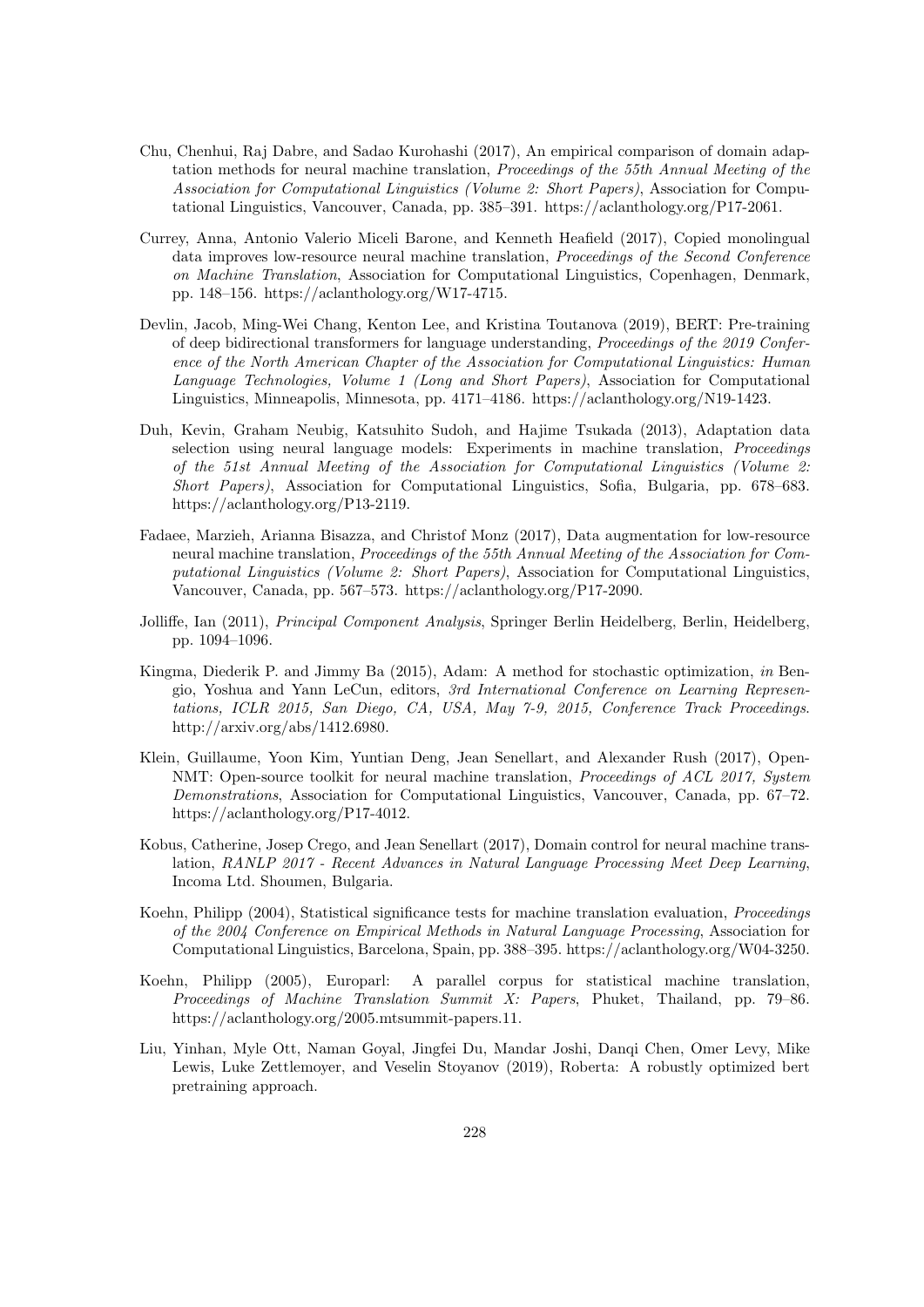- Luong, Minh-Thang and Christopher Manning (2015), Stanford neural machine translation systems for spoken language domains, *Proceedings of the 12th International Workshop* on Spoken Language Translation: Evaluation Campaign, Da Nang, Vietnam, pp. 76–79. https://aclanthology.org/2015.iwslt-evaluation.11.
- Mikolov, Tomas, Kai Chen, Greg Corrado, and Jeffrey Dean (2013), Efficient estimation of word representations in vector space.
- Moore, Robert C. and William Lewis (2010), Intelligent selection of language model training data, Proceedings of the ACL 2010 Conference Short Papers, Association for Computational Linguistics, Uppsala, Sweden, pp. 220–224. https://aclanthology.org/P10-2041.
- Naseem, Usman, Imran Razzak, Shah Khalid Khan, and Mukesh Prasad (2021), A comprehensive survey on word representation models: From classical to state-of-the-art word representation language models, ACM Trans. Asian Low-Resour. Lang. Inf. Process., Association for Computing Machinery, New York, NY, USA. https://doiorg.tilburguniversity.idm.oclc.org/10.1145/3434237.
- Papineni, Kishore, Salim Roukos, Todd Ward, and Wei-Jing Zhu (2002), Bleu: A method for automatic evaluation of machine translation, *Proceedings of the 40th Annual Meeting on Associa*tion for Computational Linguistics, ACL '02, Association for Computational Linguistics, USA, p. 311–318. https://doi-org.tilburguniversity.idm.oclc.org/10.3115/1073083.1073135.
- Popović, Maja (2015), chrF: character n-gram F-score for automatic MT evaluation, *Proceedings of* the Tenth Workshop on Statistical Machine Translation, Association for Computational Linguistics, Lisbon, Portugal, pp. 392–395. https://aclanthology.org/W15-3049.
- Post, Matt (2018), A call for clarity in reporting BLEU scores, Proceedings of the Third Conference on Machine Translation: Research Papers, Association for Computational Linguistics, Brussels, Belgium, pp. 186–191. https://aclanthology.org/W18-6319.
- Pourmostafa Roshan Sharami, Javad, Dimitar Shterionov, and Pieter Spronck (2021), A novel pipeline for domain detection and selecting in-domain sentences in machine translation systems. The 31st Meeting of Computational Linguistics in The Netherlands (CLIN 31) ; Conference date: 09-07-2021 Through 09-07-2021. https://www.clin31.ugent.be/.
- Reimers, Nils and Iryna Gurevych (2019), Sentence-BERT: Sentence embeddings using Siamese BERT-networks, Proceedings of the 2019 Conference on Empirical Methods in Natural Language Processing and the 9th International Joint Conference on Natural Language Processing (EMNLP-IJCNLP), Association for Computational Linguistics, Hong Kong, China, pp. 3982– 3992. https://aclanthology.org/D19-1410.
- Saunders, Danielle (2021), Domain adaptation and multi-domain adaptation for neural machine translation: A survey.
- Schroff, Florian, Dmitry Kalenichenko, and James Philbin (2015), Facenet: A unified embedding for face recognition and clustering, 2015 IEEE Conference on Computer Vision and Pattern Recognition (CVPR), IEEE. http://dx.doi.org/10.1109/CVPR.2015.7298682.
- Sennrich, Rico, Barry Haddow, and Alexandra Birch (2016a), Controlling politeness in neural machine translation via side constraints, Proceedings of the 2016 Conference of the North American Chapter of the Association for Computational Linguistics: Human Language Technologies, Association for Computational Linguistics, San Diego, California, pp. 35–40. https://aclanthology.org/N16-1005.